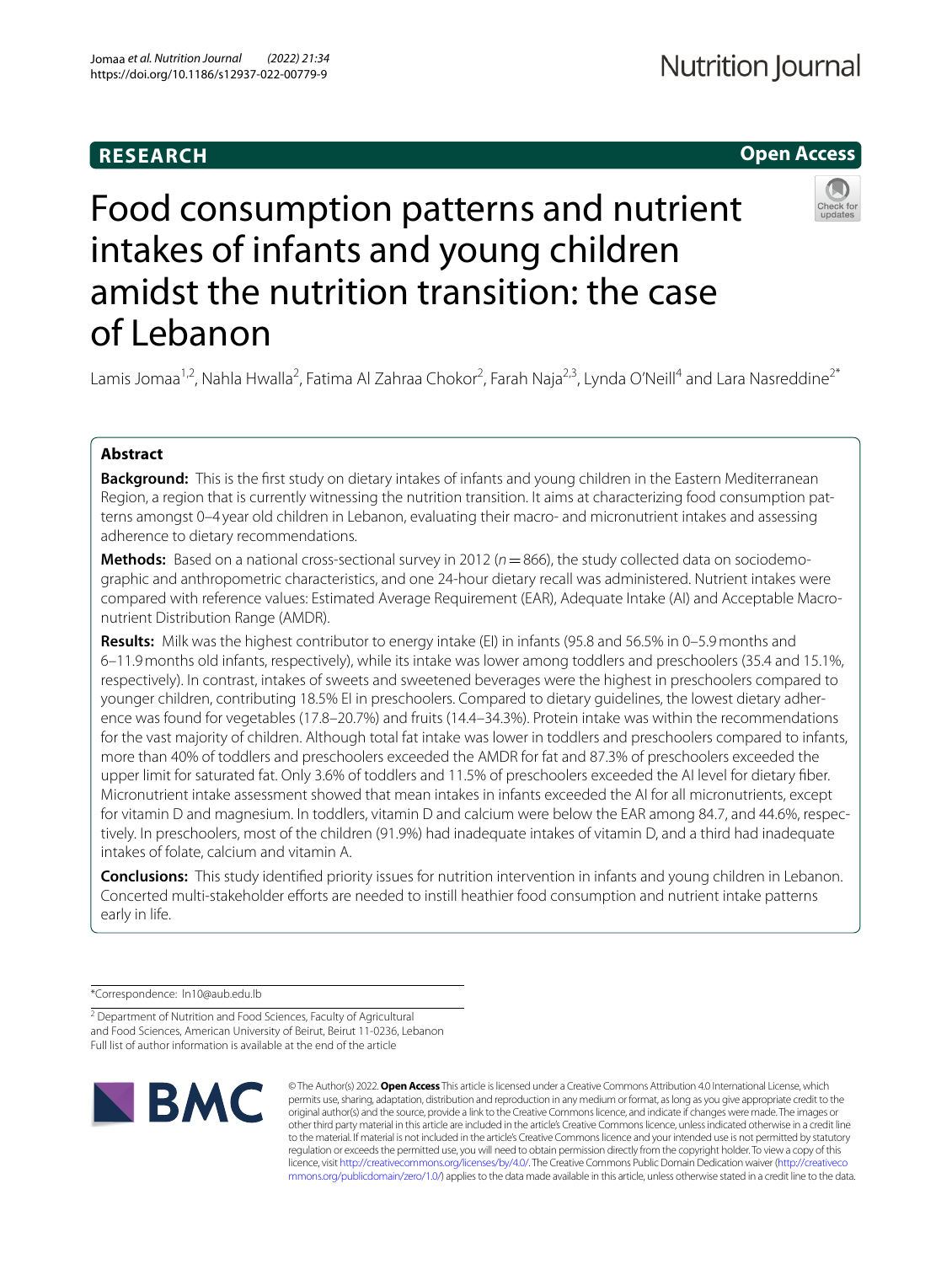**Keywords:** Food consumption patterns, Food groups, Nutrients, Macronutrients, Micronutrients, Intakes, Adherence, Under-fve children, Lebanon

### **Background**

Early life dietary practices play a critical role in fostering optimal growth and development in young children, and establishing long-term food preferences and dietary habits [\[1](#page-13-0), [2\]](#page-13-1). Food consumption patterns early in life may also modulate the child's future health trajectory and his/her susceptibility for the development of adult-onset chronic diseases [\[3](#page-13-2), [4\]](#page-13-3). Despite the signifcance of dietary adequacy during this window of opportunity, information on dietary intakes amongst infants and young children remain scarce  $[5, 6]$  $[5, 6]$  $[5, 6]$  $[5, 6]$  $[5, 6]$ . This may be particularly true for the Eastern Mediterranean region (EMR), a region that is currently witnessing the nutrition transition, with its characteristic shifts in diet, lifestyle and body composition [[7\]](#page-13-6). Young children may be amongst the most vulnerable population groups to the ongoing transition in lifestyle and dietary habits  $[8]$  $[8]$ . The modern food environment characterized by creative marketing and increased availability of high energy, low nutrient foods and beverages may adversely impact food consumption patterns amongst young children, potentially compromising their nutritional status [[9\]](#page-13-8). In Lebanon, a small country of the Eastern Mediterranean basin, recent studies have reported increased adherence to the westernized dietary pattern amongst adults, adolescents and school-aged children, coupled with divergence away from the traditional Lebanese dietary pattern  $[10-12]$  $[10-12]$  $[10-12]$ , which is recognized as a variant of the Mediterranean diet [\[13\]](#page-13-11). While little is known on how the nutrition transition is impacting the diets of infants and young children, there is evidence for an increase in the prevalence of overweight and obesity in this age group. It was for instance estimated that 9.1% of preschoolers were overweight or obese in 2012 [[14\]](#page-13-12), a value that exceeded the global prevalence estimate of preschool overweight/obesity (6.7%), as well as estimates reported from various developing countries (6.1%) [\[15\]](#page-13-13). In parallel, available evidence suggests that the burden of micronutrient defciencies or inadequacies remains high amongst young Lebanese children, particularly for iron, zinc, calcium, folic acid and vitamin D [ $16$ ]. This double burden of malnutrition in the pediatric population is of concern given its potential impact on growth, development, and disease susceptibility later in life.

Overcoming pediatric malnutrition, in all of its forms, necessitates the development of evidence-based interventions and policies to ensure the availability of and access to healthy diets [[16\]](#page-13-14). Successful planning for such interventions ought to be guided by comprehensive and accurate data on dietary intakes amongst children. Previous studies investigating dietary intakes and food consumption patterns amongst young Lebanese children are lacking, with only sporadic evidence suggesting inadequate or suboptimal intakes of some specifc nutrients [[16\]](#page-13-14). It is in this context that this study was conducted, with the aim of 1) characterizing food consumption patterns amongst Lebanese infants and young children, and shedding light on how these consumption patterns may vary between subgroups of diferent ages; 2) assessing adherence of Lebanese children to dietary recommendations; and 3) evaluating their macro- and micronutrient intakes in comparison with the US dietary reference intake values, given that there are no reference values specifically for the local population. The study data were based on the national survey "Early Life Nutrition and Health in Lebanon" (ELNAHL), which is an individual food consumption survey that was conducted in 2012 on a nationally representative sample of Lebanese infants and young children aged less than  $5$  years  $[17]$  $[17]$ . The data analysis protocol was based on the one adopted by the "Feeding Infants and Toddler Study" (FITS), which is a dietary intake survey of large cross-sectional samples of infants and toddlers (0–4years) that was conducted in 10 diferent countries, using consistent methodologies, to allow for comparisons and nutrition knowledge sharing  $[18, 19]$  $[18, 19]$  $[18, 19]$ . The study findings will contribute to a better understanding of food consumption patterns in children, and hence allow for a prioritization of policies and interventions aimed at developing healthy eating habits early in life.

#### **Methods**

#### **Study population**

This is a cross-sectional study based on the national survey, "Early Life Nutrition and Health in Lebanon, ELNAHL", conducted in Lebanon in 2012  $[14, 20]$  $[14, 20]$  $[14, 20]$ . The survey comprised a representative sample of Lebanese children (0–5years) and their mothers. Details regarding the sampling are published elsewhere [[14,](#page-13-12) [20\]](#page-13-18). In brief, households were considered as the primary sampling units in this survey. The selection of households was based on a stratifed cluster sampling strategy, with the strata being the six Lebanese governorates and the clusters being selected further at the level of districts. In each district, the selection of households was performed according to a probability proportional to size approach,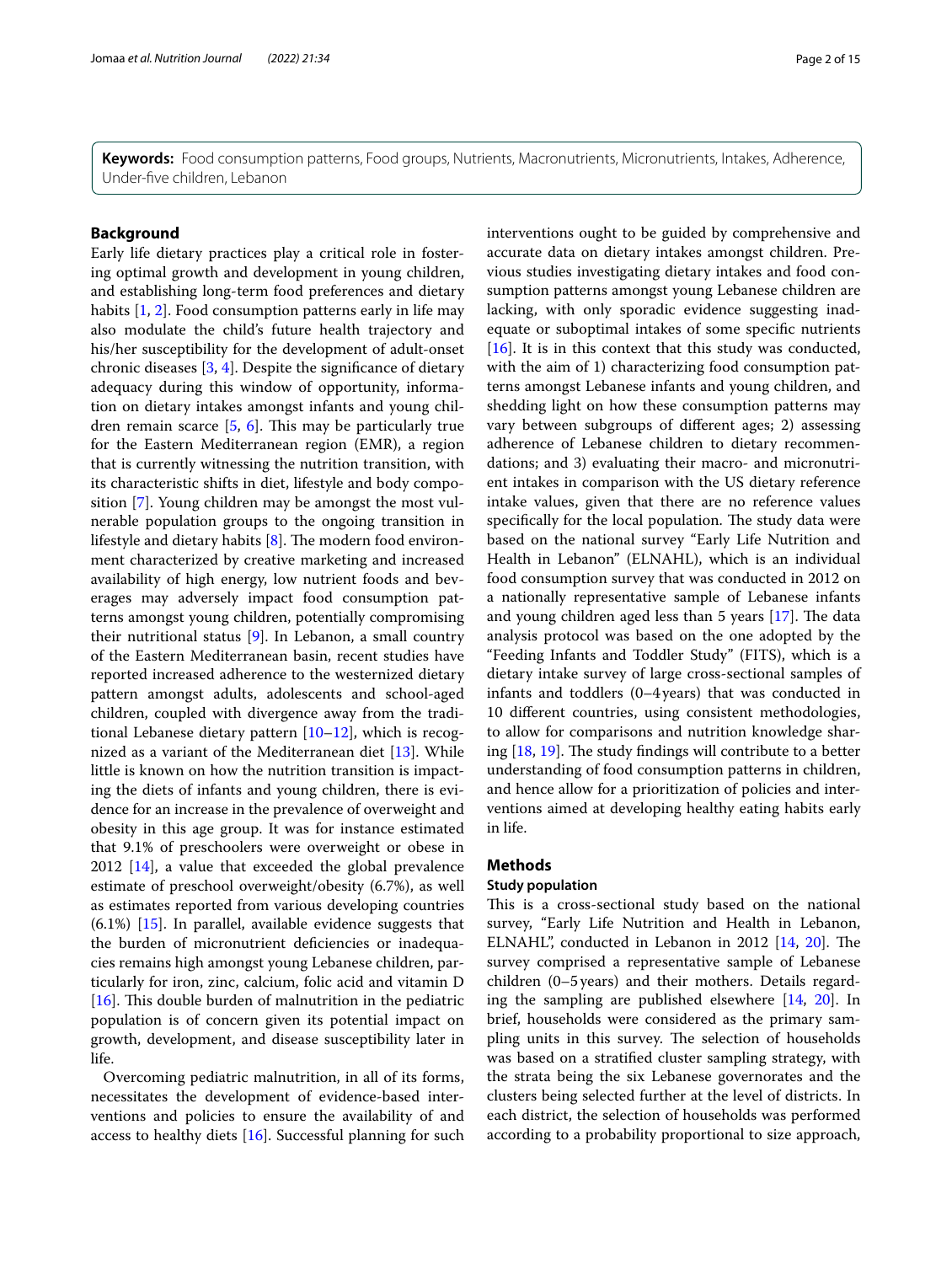whereby a higher number of participating households was drawn from more populous districts; the selection of households was carried out using systematic sampling. To be eligible to participate in the survey, households had to include a mother and a child aged 5 years or less. Of the 1194 eligible households that were contacted, 1029 agreed to participate in the survey, with a response rate of 86%. Children and their mothers were excluded from the study if children were of non-Lebanese nationality, born preterm (<37weeks), or had any chronic disease, inborn error of metabolism, or physical malformation that could alter dietary intake or body composition [\[14](#page-13-12)]. Children who were reported by their mother as being ill during the past 24hours (i.e. on the day that would be covered during the dietary intake) were also excluded from the study.

For the present study, data pertinent to infants, toddlers, and preschoolers aged between 0 and 4years were considered  $(n=866)$ , in line with the FITS protocol that was adopted in reporting and analysis [[18,](#page-13-16) [19](#page-13-17)]. In brief, FITS uses 24hour dietary recalls to assess individuallevel food consumption and dietary intakes for children from birth till 4 years of age  $[18, 19]$  $[18, 19]$  $[18, 19]$  $[18, 19]$  $[18, 19]$ . It further stratifies infant and young children into 4 diferent age groups, as follows: 0–5.9months; 6–11.9months; 12–23.9months; and 24–47.9months.

#### **Data collection**

Data collection was performed in the household setting through face to face interviews with the mothers. Trained research nutritionists conducted the data collection, using an age-specifc multi-component questionnaire [[14\]](#page-13-12). Information about socio-demographic and lifestyle characteristics of the study participants was obtained, and comprised sex of the child, household monthly income in Lebanese pounds, crowding index (based on number of rooms and number of individuals living in the household), mother's and father's education levels and employment status, and marital status of the mother.

The study was performed according to the guidelines specifed by the Declaration of Helsinki and the study protocol was approved by the Institutional Research Board, American University of Beirut (Protocol number NUT.LN.13). Written informed consent was obtained from all participating mothers prior to enrollment in the study.

#### **Anthropometric assessment**

Anthropometric characteristics including weight and height were measured for all participating children. Length was measured amongst children ≤2years old without clothes and diapers using an infantometer to the nearest 0.1cm (SECA 210); weight was measured on an electronic pediatric scale to the nearest 0.1kg (SECA 354). For children aged above 2years, height measurements were obtained without shoes, using a stadiometer, and body weight was measured to the nearest 0.1kg with the participant in light indoor clothing and with bare feet or stockings, using a standard clinical scale (Seca 11,770). All measurements of weight and height were taken twice, and the average values were adopted. Body mass index (BMI) was calculated as the ratio of weight (kilograms) to the square of height (meters) [[21](#page-13-19)]. Anthropometric measurements were interpreted using the World Health Organization (WHO)-2006 criteria based on sex and age specific z-scores [[22\]](#page-13-20).

#### **Dietary intake of children**

Trained nutritionists performed the dietary intake assessment using the United States Department of Agriculture (USDA) Multiple Pass 24- Hour Dietary Recall (24-HR) approach, with mothers acting as proxies [\[23\]](#page-13-21). In the case where another caretaker shared the responsibility of child feeding, the mother consulted directly with him/her for additional information/clarifcation pertinent to the child's dietary intake. The specific steps that were adopted during the dietary interview included: 1) quick food list recall, 2) forgotten food list probe, 3) time and occasion at which foods were consumed, 4) detailed overall cycle and 5) fnal probe review of the foods consumed.

Food items, as consumed, were categorized into 10 food groups based on similarity in nutrient profle and culinary use. The food groups included Grain and grain products; Fruits; Vegetables; Milk and milk products; Meats and other protein sources; Mixed dishes; Savory snacks; Sweets, sweetened beverages, and desserts; Fats and oils; and Condiment and sauces.

To allow for comparison with the American Heart Association/American Academy of Pediatrics (AHA/ AAP) recommendations for healthy eating patterns in children [\[24](#page-13-22), [25\]](#page-13-23), all recipes were disaggregated into their individual ingredients. Individual food items were then grouped into fve main groups (Milk/Dairy; Lean Meats/ Beans; Fruits; Vegetables; Grains), and intakes of these food groups were compared with the AHA/AAP recommended number of servings from each food group (by gender and age) [\[24](#page-13-22), [25\]](#page-13-23). Because dietary guidelines are not yet developed for children under 1 year of age, it was not possible to assess dietary adherence for this group of children; hence our adherence analysis was restricted to children aged 12–23.9months and 24–47.9months.

Dietary intake data were analyzed using the Nutritionist Pro software (version 5.1.0, 2014, First Data Bank, Nutritionist Pro, Axxya Systems, San Bruno, CA). Within the Nutritionist Pro software, the USDA database was selected. For composite, mixed, and traditional dishes, standardized recipes were added to the Nutritionist Pro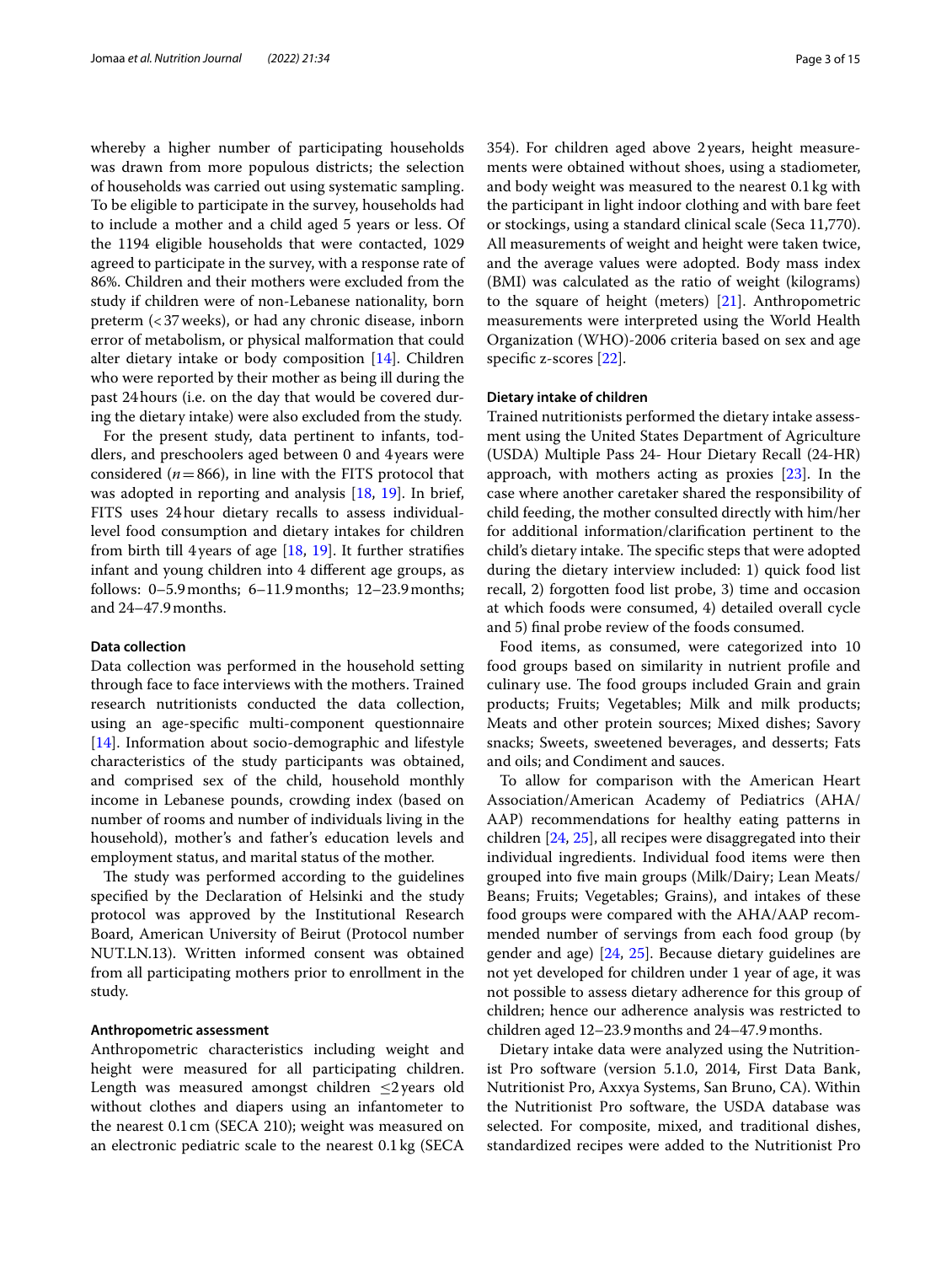software using single food items. Daily energy, macroand micronutrient intakes were estimated for each participating child. Energy and nutrient intake from breastmilk was also assessed using the Nutritionist Pro software. On the interview day, 148 children (17.1%) had consumed breast milk on the day (63.8% of 0–5.9months old infants; 38.2% of 6–11.9months old infants and 10.7% of toddlers aged 12–23.9 months). Thus, during the 24-HR, the mother reported the number of times and the duration of breastfeeding. To determine the amount of human milk consumed and the corresponding nutrient intake provided, we utilized the methodology previously described in the FITS [[26\]](#page-13-24). Participants who were exclusively breastfed were allocated a standard reference value of 780mL/day of human milk if aged 0–5.9months and 600mL/day of human milk if aged 6–11.9months. If the participant was partially breastfed the amount of human milk allocated was 780mL/day minus the total amount of "formula milk (mL/day)" consumed on the day of the recall if aged 0–5.9months; or 600mL/day minus the total amount of "formula milk (mL/day)" consumed if aged 6–11.9months. In children aged 12–17.9months and 18–23.9months, the total daily amount of human milk was calculated as 89mL or 59mL, respectively, for every reported feeding occasion.

Dietary energy intake (EI) was compared with the child's estimated energy requirements (EER). EER for each child were calculated using the 2006 Institute of Medicine of the National Academies published Guide  $[27]$  $[27]$ . The equations are sex and age specific. For children aged less than 3years, EER equations do not account for physical activity level. For children aged above 3years, EER equations account for four levels of physical activity (PAL); sedentary (PAL 1.0–1.39), low activity (PAL 1.4–1.59), active (PAL 1.6–1.89) and very active (PAL 1.9–2.5). In our study, data collection did not obtain information on physical activity or sedentary behavior. Accordingly, for children aged 3 to 4years, low physical activity (PA coefficient = 1.13 for boys and 1.16 for girls) was adopted in EER calculations.

#### **Statistical analysis**

All analyses were stratifed by age, in line with the FITS protocol [[18](#page-13-16)]. Accordingly, the sample was divided into 4 age groups: 0–5.9months; 6–11.9months; 12–23.9months; and 24–47.9months.

Sociodemographic characteristics were described using frequencies and percentages as well as means and standard errors (SE) of means for categorical and continuous variables, respectively. Anthropometric characteristics were interpreted using the WHO-2006 criteria for underfve year old children [[22](#page-13-20)]. Food sources of energy (Kcal/ capita/day) and percent contribution to EI (%EI) were calculated. Percentage adhering to the AHA/AAP dietary recommendations were assessed and diferences between age groups were evaluated using chi-square test and Fisher's exact test, as applicable.

Macro and micronutrient intakes were reported as means and SE of means for the four age groups, and percentage of kilocalories from a given macronutrient was calculated. Estimated nutrient intakes were compared to age-specifc Dietary Reference Intakes (DRIs) established by the Institute of Medicine (IOM), including the Estimated Average Requirement (EAR), Adequate Intake (AI) [\[28](#page-13-26)], and the Acceptable Macronutrient Distribution Range (AMDR). Sodium and Potassium DRIs were based on the updated National Academies recommendations [[29\]](#page-13-27). For nutrients with an EAR, the proportions of children with intakes less than the EAR (i.e. inadequate intakes) was calculated by age group. AI was used for nutrients that do not have an EAR value and the percentage of children consuming greater than or equal to the AI was calculated. AI is "a recommended average daily nutrient intake level based on observed or experimentally determined approximations or estimates of nutrient intake by a group (or groups) of apparently healthy people that are assumed to be adequate  $[30]$  $[30]$ ." Thus, a group mean intake at or above the AI indicates that the prevalence of inadequacy is probably low [[30\]](#page-13-28). If a group's mean intake is below the AI, then intakes may need to increase, but it is not possible to precisely quantify the prevalence of inadequacy  $[30]$  $[30]$ . The proportions of children with intakes outside the upper or lower bounds of the AMDR for fat, protein and carbohydrate were examined for children older than 1year of age. Statistical analyses were performed using STATA (version 12.0), and diferences were considered statistically signifcant at *P*<0.05.

#### **Results**

#### **Sociodemographic and anthropometric characteristics**

Table [1](#page-4-0) shows the sociodemographic characteristics of the study sample, which consisted of 866 children aged between 0 to 3.9 years. Almost half of the children (45.4%) were aged between 24 to 47.9months. Within this age category, the majority were boys (52.7%) and from North Lebanon (33.8%). Only 16.9% of children across the 4 age groups had a monthly family income greater than 2,000,000 LBP (equivalent to 1333 USD). Similarly, only 13.7% of the households had a crowding index below 1 (indicating a higher socioeconomic status) [ $31$ ]. The majority of children's mothers and fathers in the 4 age groups had an educational level ranging between elementary and secondary school. While almost all of the children's fathers were employed (percentages ranging from 94 to 98% across the age groups), a substantial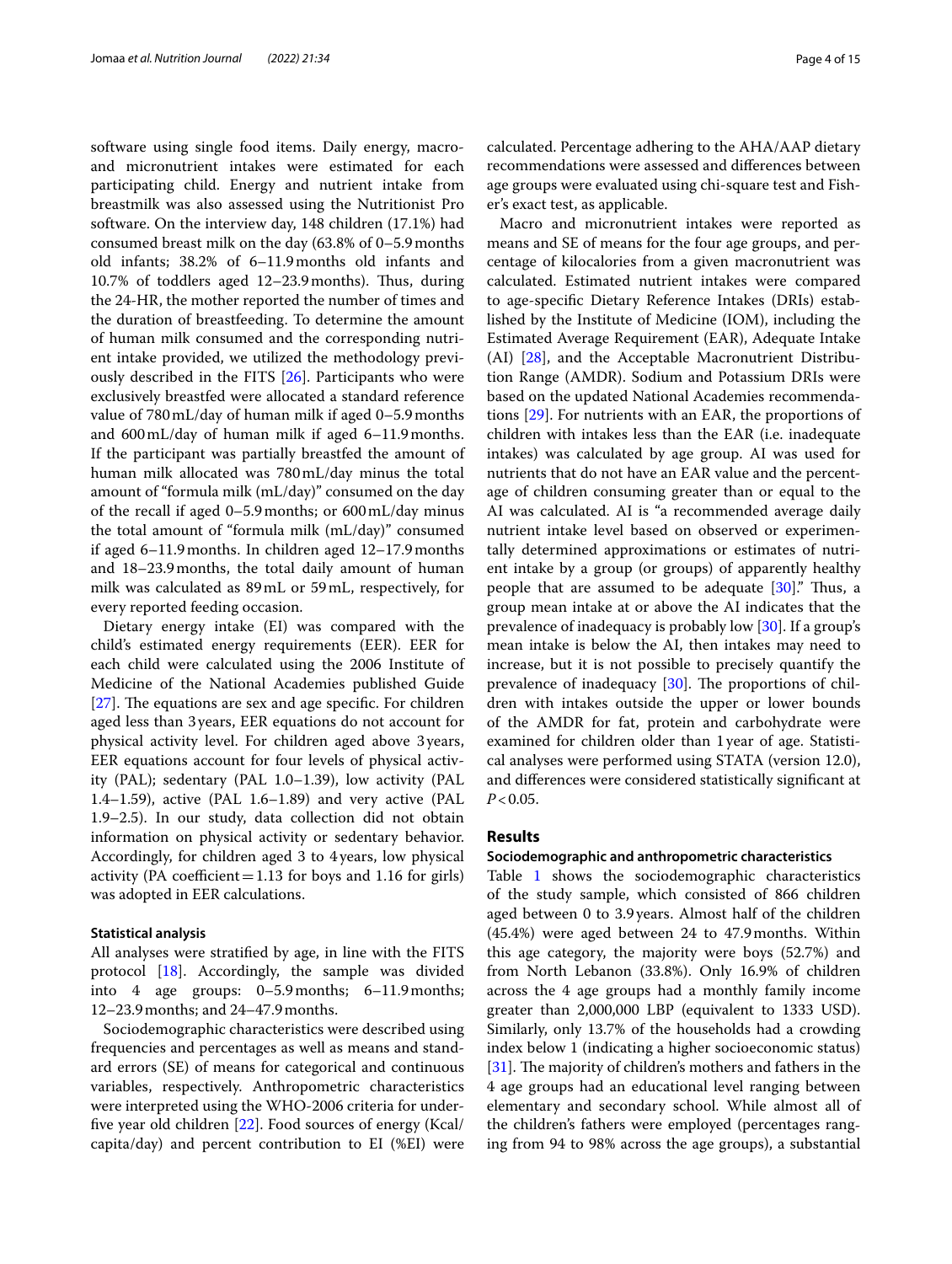<span id="page-4-0"></span>

|  |  | Table 1 Socio-demographic and anthropometric characteristics of Lebanese infants and young children, by age |  |  |  |  |
|--|--|-------------------------------------------------------------------------------------------------------------|--|--|--|--|
|--|--|-------------------------------------------------------------------------------------------------------------|--|--|--|--|

| Age group (months)                                      | <b>Total</b> |      | $0 - 5.9$      |       | $6 - 11.9$     |       | $12 - 23.9$    |      | 24-47.9      |      | $p$ -value* |
|---------------------------------------------------------|--------------|------|----------------|-------|----------------|-------|----------------|------|--------------|------|-------------|
| Sociodemographic Characteristics                        | n            | %    | n              | $\%$  | n              | $\%$  | n              | $\%$ | n            | $\%$ |             |
|                                                         | 866          | 100  | 103            | 11.9  | 148            | 17.1  | 222            | 25.6 | 393          | 45.4 |             |
| Sex                                                     |              |      |                |       |                |       |                |      |              |      |             |
| Male                                                    | 440          | 50.8 | 53             | 51.5  | 65             | 43.9  | 115            | 51.8 | 207          | 52.7 | 0.326       |
| Female                                                  | 426          | 49.2 | 50             | 48.5  | 83             | 56.1  | 107            | 48.2 | 186          | 47.3 |             |
| Governorate                                             |              |      |                |       |                |       |                |      |              |      |             |
| <b>Beirut</b>                                           | 80           | 9.2  | 12             | 11.6  | 14             | 9.5   | 11             | 4.9  | 43           | 10.9 | 0.149       |
| <b>Mount Lebanon</b>                                    | 264          | 30.5 | 30             | 29.1  | 41             | 27.7  | 69             | 31.1 | 124          | 31.5 |             |
| <b>North Lebanon</b>                                    | 319          | 36.8 | 35             | 34.0  | 68             | 45.9  | 83             | 37.4 | 133          | 33.8 |             |
| <b>South and Nabatieh</b>                               | 136          | 15.6 | 19             | 18.4  | 18             | 12.2  | 36             | 16.2 | 63           | 16.0 |             |
| Bekaa                                                   | 67           | 7.8  | $\overline{7}$ | 6.8   | $\overline{7}$ | 4.7   | 23             | 10.4 | 30           | 7.6  |             |
| Household monthly income (Lebanese pounds) <sup>a</sup> |              |      |                |       |                |       |                |      |              |      |             |
| $<$ 1,000,000                                           | 286          | 33.0 | 27             | 26.2  | 64             | 43.2  | 76             | 34.2 | 119          | 30.3 | 0.001       |
| 1,000,000-2,000,000                                     | 271          | 31.3 | 44             | 42.7  | 30             | 20.3  | 61             | 27.5 | 136          | 34.6 |             |
| > 2,000,000                                             | 146          | 16.9 | 17             | 16.5  | 27             | 18.2  | 29             | 13.1 | 73           | 18.6 |             |
| Do not know / Refused to answer                         | 163          | 18.8 | 15             | 14.6  | 27             | 18.2  | 56             | 25.2 | 65           | 16.5 |             |
| <b>Crowding Index</b>                                   |              |      |                |       |                |       |                |      |              |      |             |
| <1 persons/room                                         | 119          | 13.7 | 16             | 15.5  | 26             | 17.6  | 30             | 13.5 | 47           | 12.0 | 0.366       |
| $\geq$ 1 persons/room                                   | 747          | 86.3 | 87             | 84.5  | 122            | 82.4  | 192            | 86.5 | 346          | 88.0 |             |
| <b>Education of mother</b>                              |              |      |                |       |                |       |                |      |              |      |             |
| Less than elementary <sup>b</sup>                       | 25           | 2.9  | $\mathbf{1}$   | 1.0   | 5              | 3.4   | 6              | 2.7  | 13           | 3.3  | 0.328       |
| Elementary-secondary <sup>c</sup>                       | 653          | 75.4 | 72             | 69.9  | 107            | 72.3  | 169            | 76.1 | 305          | 77.6 |             |
| College                                                 | 188          | 21.7 | 30             | 29.1  | 36             | 24.3  | 47             | 21.2 | 75           | 19.1 |             |
| <b>Education of father</b>                              |              |      |                |       |                |       |                |      |              |      |             |
| Less than elementary <sup>b</sup>                       | 33           | 3.9  | 3              | 2.9   | $7^{\circ}$    | 4.8   | 13             | 5.9  | 10           | 2.6  | 0.532       |
| Elementary-secondary <sup>c</sup>                       | 694          | 81.3 | 82             | 80.4  | 118            | 80.3  | 174            | 79.4 | 320          | 82.9 |             |
| College                                                 | 127          | 14.9 | 17             | 16.7  | 22             | 15.0  | 32             | 14.6 | 56           | 14.5 |             |
| Mother employed                                         |              |      |                |       |                |       |                |      |              |      |             |
| Yes                                                     | 150          | 17.3 | 25             | 24.3  | 25             | 16.9  | 45             | 20.3 | 55           | 14.0 | 0.049       |
| No                                                      | 716          | 82.7 | 78             | 75.7  | 123            | 83.1  | 177            | 79.7 | 338          | 86.0 |             |
| <b>Father employed</b>                                  |              |      |                |       |                |       |                |      |              |      |             |
| Yes                                                     | 822          | 95.7 | 99             | 96.1  | 145            | 98.0  | 209            | 94.6 | 369          | 95.4 | 0.440       |
| No                                                      | 37           | 4.3  | $\overline{4}$ | 3.9   | 3              | 2.0   | 12             | 5.4  | 18           | 4.6  |             |
| <b>Marital status</b>                                   |              |      |                |       |                |       |                |      |              |      |             |
| Married                                                 | 856          | 98.8 | 103            | 100.0 | 148            | 100.0 | 221            | 99.6 | 384          | 97.7 | 0.063       |
| Separated, divorced, or widowed                         | 10           | 1.2  | 0              | 0.0   | 0              | 0.0   | 1              | 0.4  | 9            | 2.3  |             |
| <b>Anthropometric Characteristics</b>                   |              |      |                |       |                |       |                |      |              |      |             |
| Height for age <sup>d</sup>                             |              |      |                |       |                |       |                |      |              |      |             |
| <b>Stunted</b>                                          | 61           | 7.1  | $\overline{7}$ | 6.8   | 7              | 4.7   | 22             | 10.1 | 25           | 6.4  | 0.219       |
| Not stunted                                             | 798          | 92.9 | 96             | 93.2  | 141            | 95.3  | 197            | 89.9 | 364          | 93.6 |             |
| <b>BMI Status<sup>e</sup></b>                           |              |      |                |       |                |       |                |      |              |      |             |
| Wasted                                                  | 17           | 2.0  | $\overline{4}$ | 3.9   | 8              | 5.4   | $\overline{4}$ | 1.8  | $\mathbf{1}$ | 0.3  | < 0.001     |
| Normal                                                  | 511          | 59.5 | 69             | 67.0  | 98             | 66.2  | 106            | 48.4 | 238          | 61.2 |             |
| At risk of overweight                                   | 223          | 25.9 | 13             | 12.6  | 33             | 22.3  | 67             | 30.6 | 110          | 28.3 |             |
| Overweight                                              | 79           | 9.2  | 11             | 10.7  | 7              | 4.7   | 33             | 15.1 | 28           | 7.2  |             |
| Obese                                                   | 29           | 3.4  | 6              | 5.8   | $\overline{2}$ | 1.3   | 9              | 4.1  | 12           | 3.1  |             |

*Abbreviations*: *BMI* body mass index, *HAZ* height-for-age z-score, *n* sample size, *US* United States, *WHO* World Health Organization

\* Chi–square test was used for all variables in the table, except for marital status where Fisher's exact test was used

<sup>a</sup> 1 US dollars = 1, 500 Lebanese pounds<br><sup>b</sup> Less than elementary includes being i

Less than elementary includes being illiterate, not attending school, or being able to read and write only

<sup>c</sup> Elementary to secondary includes primary school, intermediate school, high school, or technical diploma

<sup>d</sup> Stunted if HAZ < -2, not stunted if HAZ ≥ -2<br>€ Anthropometric measurements of childrer

 $\,{}^{\rm e}$  Anthropometric measurements of children were categorized based on WHO classification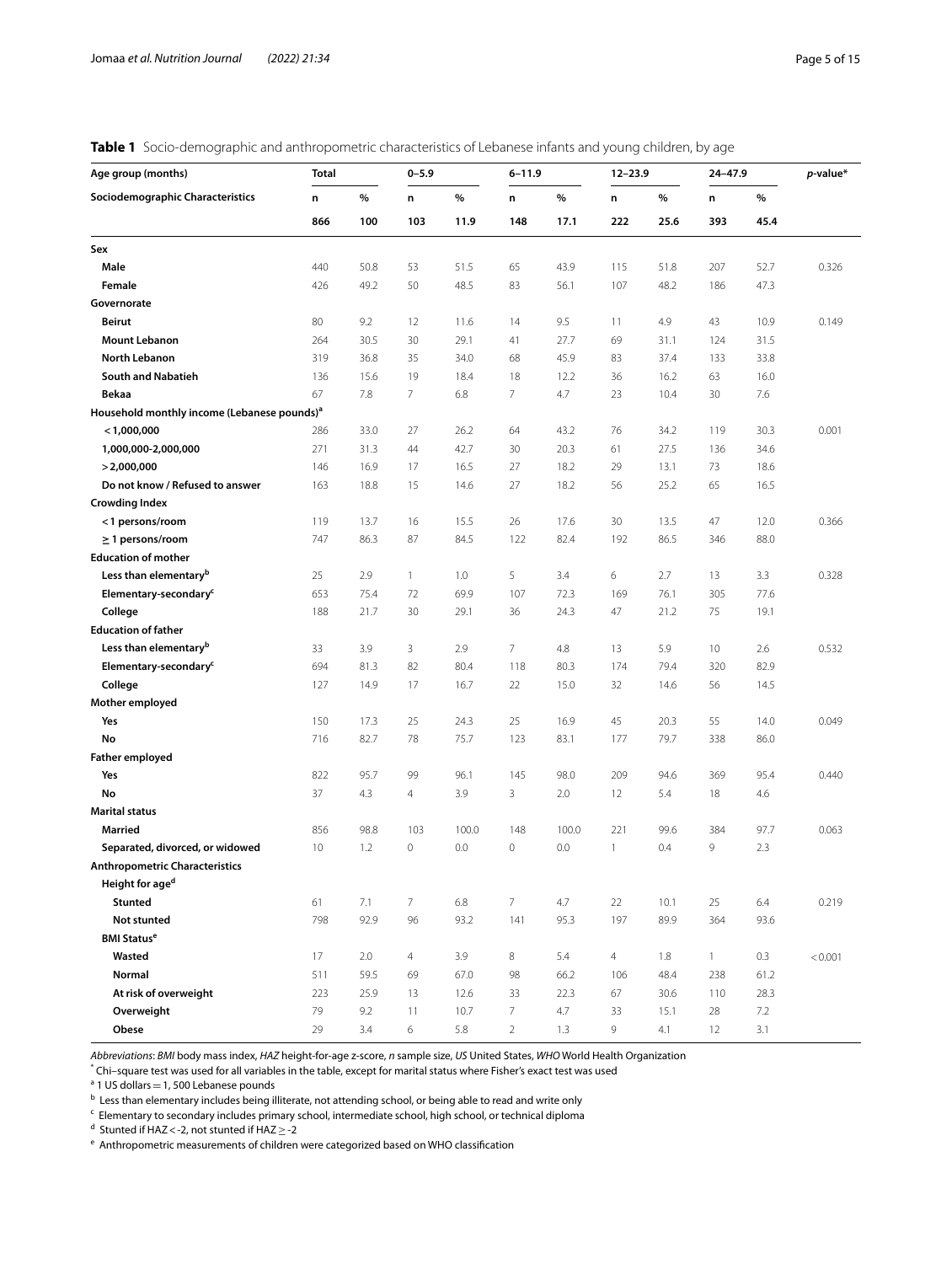proportion of mothers did not work at the time of the survey (percentage ranging from 75 to 86% across the age groups). The vast majority of participating mothers were married at the time of the interview (98.8%).

The anthropometric characteristics of the study sample are also shown in Table [1.](#page-4-0) The prevalence of stunting was estimated at 7.1% in the total sample, with no signifcant diferences between age groups. BMI status difered significantly between age groups. The prevalence of wasting was 2% in the overall study sample, with the highest levels being observed in the 6–11.9months age group (5.4%). Approximately a quarter of participating children (25.9%) were at risk of overweight, with the prevalence increasing with age, while 9.2 and 3.4% were overweight and obese, respectively.

#### **Energy intakes**

Dietary EI estimations are shown in Table [2](#page-5-0). EI increased with age, from 608kcal/day in 0–5.9months old infants to 1504kcal/day in 24–47.9months old children. Dietary EI values were compared to the EER: percent EER varied between 124.2 and 132.8%. The proportions of children consuming energy below the EER ranged between 25.2 and 34.5%, while the proportions of those exceeding the EER ranged between 65.5 and 74.8% across age groups. No signifcant diferences were noted between the diferent age categories.

#### **Food consumption patterns**

Food items, as consumed, were categorized into 10 food groups. Figure [1](#page-6-0) shows the intake of these food groups, expressed as percent of EI [\(Table A1](#page-12-0) in the additional material shows the intakes of these food groups in g/day). Early in life, the major source of dietary energy came from milk, contributing 95.8% of energy in 0–5.9months old infants (Fig. [1\)](#page-6-0). A small amount of other food groups was introduced, with 2.8% of energy from grains and

very little from other food groups. By 6months, all food groups have been introduced into the diet of infants, but milk and milk products remained the main source of dietary energy  $(56.5\%$  EI) in 6–11.9 months old infants. The other most important contributor to EI included grains (13.8% EI) and mixed dishes (8.3% EI) in this age group. Diversifcation of the diet continued to increase with age, paralleled by a decrease in the intake of milk. In toddlers aged 12–23.9months, milk and milk products contributed 35.4% of EI, followed by grain and grain products (16.7%), mixed dishes (15.3%) and sweets, sweetened beverages and desserts (11.8%). In children aged 24–47.9months, the main contributors to EI were mixed dishes (18.9%), followed by sweets, sweetened beverages and desserts (18.5%), milk and milk products (15.1%) and grains and grain products (14.3%).

#### **Adherence to dietary recommendations**

In children aged above 1 year, the intake level of the diferent food groups was compared to dietary recommendations set by AHA/AAP [[24](#page-13-22), [25](#page-13-23)], after the disaggregation of composite dishes ([Table A2](#page-12-0) in the additional material shows the intakes of these food groups in g/day). In these children, the highest adherence was observed for the grains food group (59.5–65.8%), while the lowest adherence was found for vegetables (17.8–20.7%) and fruits (14.4–34.3%). Only half of the children in 12–23.9 months and 24–47.9 months age groups were adherent to milk and dairy (48.2% vs. 49.4%, respectively). Signifcant diferences in adherence to fruit intake recommendations were noted between the two age groups: 34.3% of children aged 24–47.9 months were adherent, compared to only 14.4% of younger children aged 12–23.9 months. Similar observations were noted for the lean meat/ beans food group (60.6% vs. 37.8%) (Fig. [2\)](#page-7-0).

<span id="page-5-0"></span>**Table 2** Estimated dietary energy intake amongst Lebanese infants and young children, and percent contribution to estimated energy needs, by age

|                      | Age group               |                 |                  |                   |
|----------------------|-------------------------|-----------------|------------------|-------------------|
|                      | $0-5.9$ months          | $6-11.9$ months | $12-23.9$ months | 24-47.9 months    |
|                      | Mean $\pm$ SE           |                 |                  |                   |
| Energy intake (kcal) | $608.0 \pm 14.2$        | $899.1 + 28.2$  | $1205.6 + 33.0$  | $1504.1 \pm 27.0$ |
| <b>EER</b>           | $498.6 \pm 15.1$        | $730.5 + 8.7$   | $934.0 \pm 10.7$ | $1232.2 + 9.2$    |
| % EER                | $132.8 + 4.9$           | $124.2 + 3.8$   | $132.1 + 4.0$    | $124.2 + 2.4$     |
|                      | Energy inadequacy n (%) |                 |                  |                   |
| % below EER          | 26(25.2)                | 51 (34.5)       | 70 (31.5)        | 125(31.8)         |
| % above EER          | 77 (74.8)               | 97(65.5)        | 152 (68.5)       | 268 (68.2)        |

%EER = Energy Intake/EER  $\times$  100

No significant differences in proportions of children below or above EER between age groups (p-value = 0.478)

*Abbreviations*: *EER* Estimated energy requirement, *SE* standard error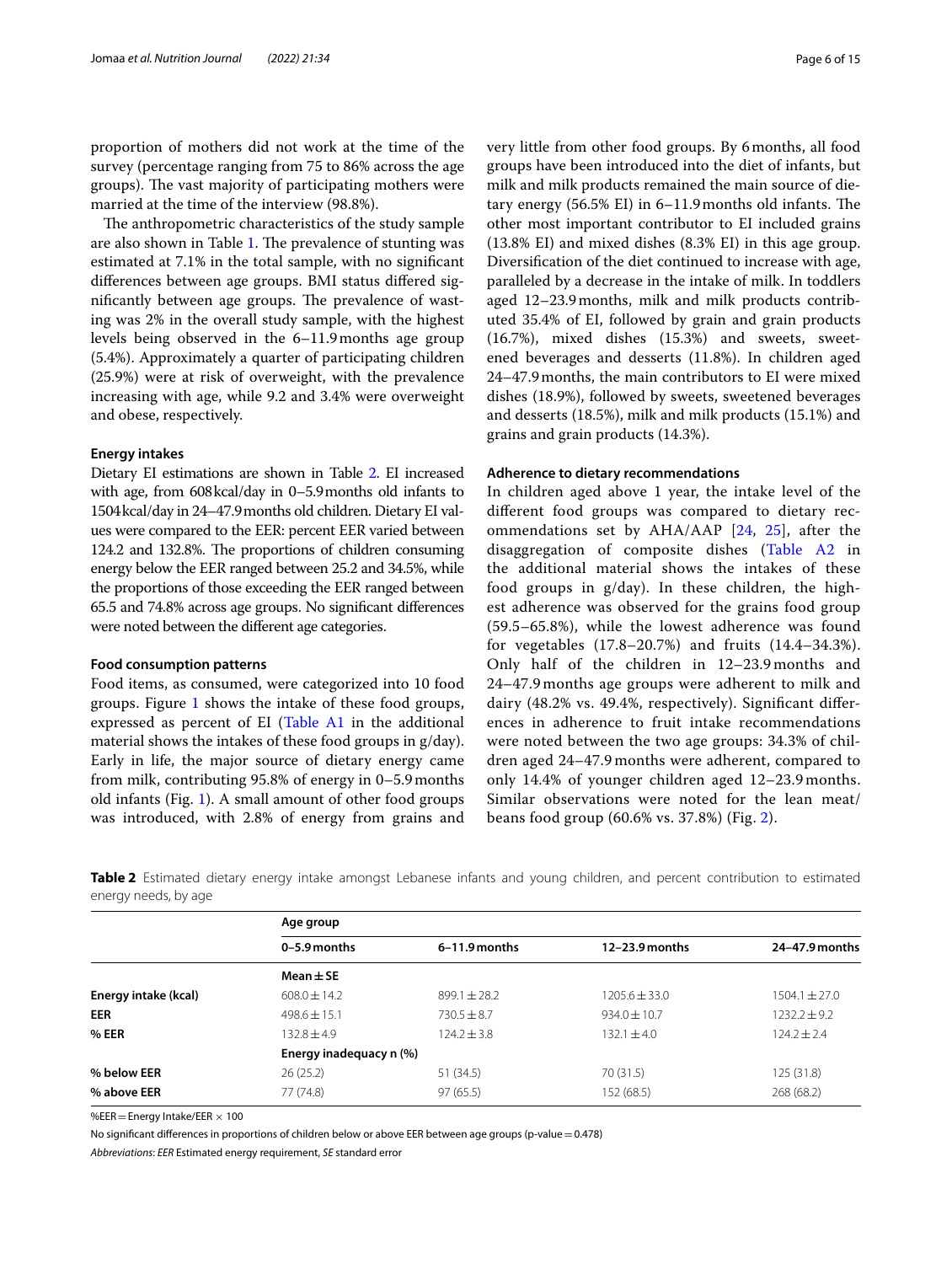

<span id="page-6-0"></span>formula, cow's milk, and goat's milk) as well as dairy foods, cheeses, and yogurt.  $^2$  Includes bread, rolls, pita, saj, baby food cereals/grains, baby food finger food, cereals, crackers, pretzels, kaak, pancakes, French toast, pasta, rice, and other grains. <sup>3</sup> Includes all yogurt, grain, and meat based mixed dishes such as sandwiches, macaroni and cheese, spaghetti and lasagna, sandwiches, beans and rice, pizzas, Mahashi, and soups. <sup>4</sup> Includes any baby food and non-baby food meats, dried beans, peas and legumes, eggs, peanut butter, nuts and seeds. <sup>5</sup>Includes baby food vegetables, canned, cooked and raw vegetables, white potatoes, and 100% vegetable juice. <sup>6</sup> Includes baby food fruits, canned, dried, and raw fruits, 100% baby food juices, and other 100% fruit juices. <sup>7</sup> Includes popcorn, potato chips, and corn chips. <sup>8</sup> Includes baby food desserts and cookies, non-baby food dessert items (cakes, pies, cookies, bars, brownies, biscuits, pastries, mufns, and traditional desserts), ice cream and dairy desserts, puddings, candy, cereal and nutrition bars, gelatins, ices, and sorbets, sugars, syrups, preserves, and jelly, fruit drinks and other sugar sweetened beverages. <sup>9</sup>Includes butter, margarine, animal fats, dressings, oils, and olives. <sup>10</sup>Includes condiments, herbs, seasonings, gravies, and sauces

### **Macronutrient intakes**

Macronutrient intakes (absolute and %EI) are displayed in Table  $3$  by age group. The estimated macronutrient intakes in absolute terms and as a percentage of daily EI refect the predominantly milk-based diets during infancy. Fat intake contributed almost half of EI in infants under 6months of age and approximately 43% EI in infants aged 6 to 11.9 months. The majority of infants (83.5 and 77% of 0–5.9months old and 6–11.9months

old infants, respectively) exceeded the AI for total fat. In contrast, only 38.8% of 0–5.9months old infants had carbohydrates intakes above the AI level. This proportion increased to 52.1% in those aged 6–11.9months. The majority of  $0-5.9$  months old infants (68%) exceeded the AI for protein, while only 6.1% of 6–11.9months old infants had inadequate protein intakes (<EAR).

In 12–23.9months old toddlers, the composition of the transitional diet from infancy to toddlerhood was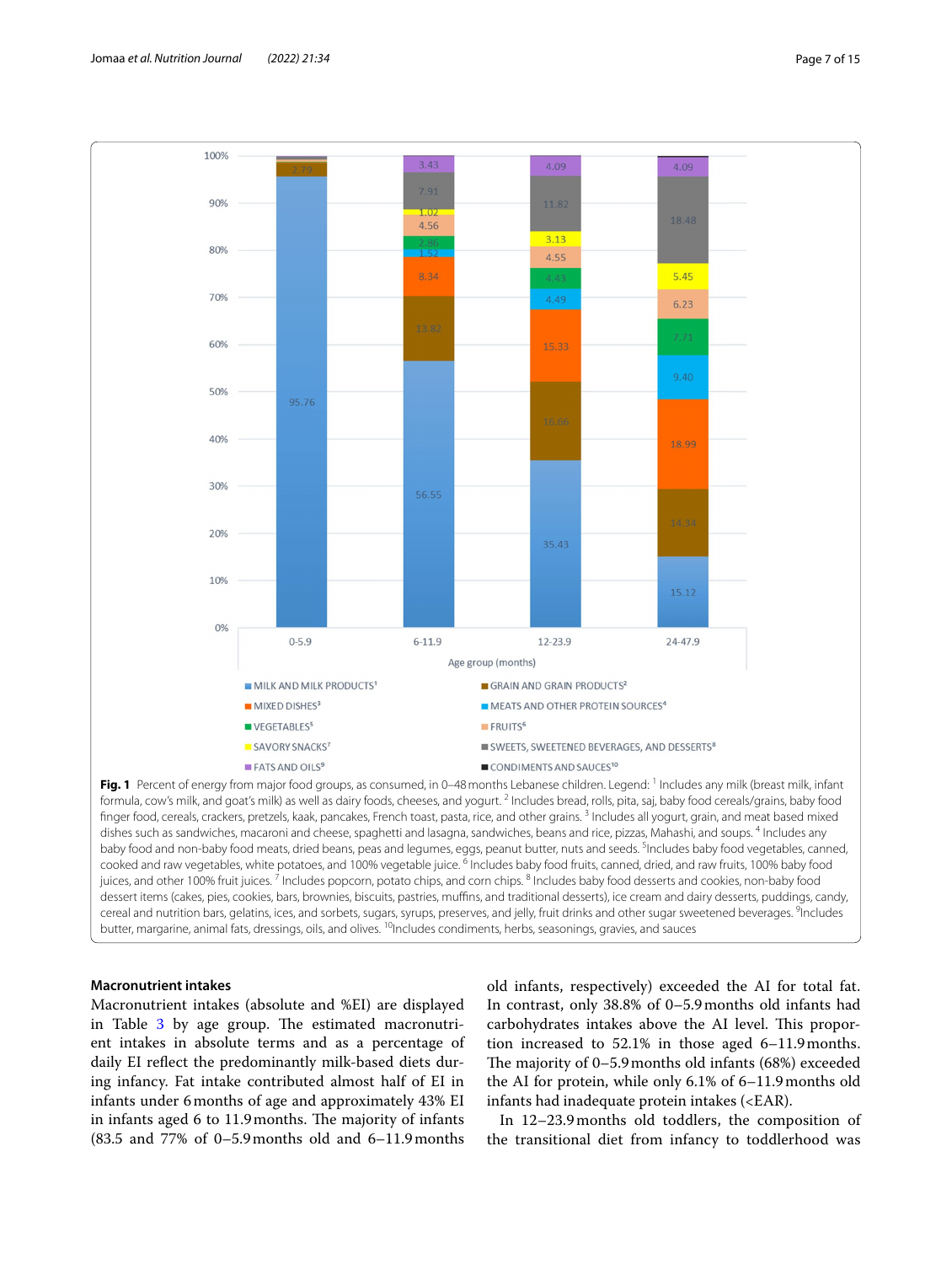

<span id="page-7-0"></span>characterized by lower fat and higher protein intake as %EI. In this age group, the intake of protein fell within the AMDR for almost all of the toddlers, with none of the children having protein intakes below the AMDR, and only 2.2% exceeding this range. Approximately 11 and 27% of the participating toddlers had fat and carbohydrate intakes below the AMDR. Conversely, almost half of toddlers (46.4%) exceeded the AMDR for total fat. Only 3.6% of children aged 12–23.9months exceeded the AI level for dietary fber. In preschoolers aged 24–47.9months, protein intake fell within the AMDR for protein, with almost none of the children having intakes below this range, and a small proportion (6.1%) exceeding the AMDR. Approximately a third of the children (34.1%) had carbohydrate intakes below the AMDR, while more than 40% of the preschoolers exceeded the AMDR for total fat. In parallel, the majority of participating preschoolers (87.3%) exceeded the WHO upper limit for saturated fat (8% EI), while approximately half (48.6%) exceeded the AI level for alpha-linoleic acid. Only 11.5% of preschoolers exceeded the AI level for dietary fber.

### **Micronutrient intakes**

The mean intakes of micronutrients (antioxidants, B vitamins and bone-related nutrients and other micronutrients) are shown in Table [4](#page-9-0), by age group. In infants, (0–5.9months and 6–11.9months), mean intakes of micronutrients exceeded the AI for all vitamins and minerals under consideration, except for vitamin D in both age groups and magnesium in 6–11.9months old infants. The proportions of infants with micronutrients' intakes exceeding the AI were calculated. Amongst 0–5.9months old infants, a high proportion exceeded the AI for all nutrients, except for vitamin D and magnesium (15.5 and 46.6% of infants had intake levels above the respective AIs). For infants aged 6–11.9months, the proportions of children exceeding the AI were also high for most of the nutrients, except for vitamin D (21.6% had intakes above AI), magnesium (37.8%) and vitamin A (39.2%). Intakes of iron and zinc were inadequate (<EAR) in 45.3 and 21.6% of infants aged 6–11.9months, respectively.

Amongst toddlers (12–23.9months old), 84.7% of participating children had inadequate intakes of vitamin D (<EAR). Inadequate intakes of folate and calcium (<EAR) were also observed in 20.3 and 44.6% of toddlers, respectively. Similarly, only 19.4% of children aged 12–23.9months exceeded the AI level for potassium. In preschoolers, the majority of children (91.9%) had inadequate intakes of vitamin D. In addition, inadequate intakes of folate, calcium and vitamin A were observed in approximately a third of children form this age group (<EAR). Potassium intake exceeded the AI in 51.4% of preschoolers.

Sodium intake was compared to its Chronic Disease Risk Reduction (CDRR) intake level (1200mg for 1–3.9year old children) [\[29](#page-13-27)], and the results showed that around 36 and 68% of children aged 12–23.9months and 24–47.9months had intakes exceeding the CDRR, respectively (data not shown).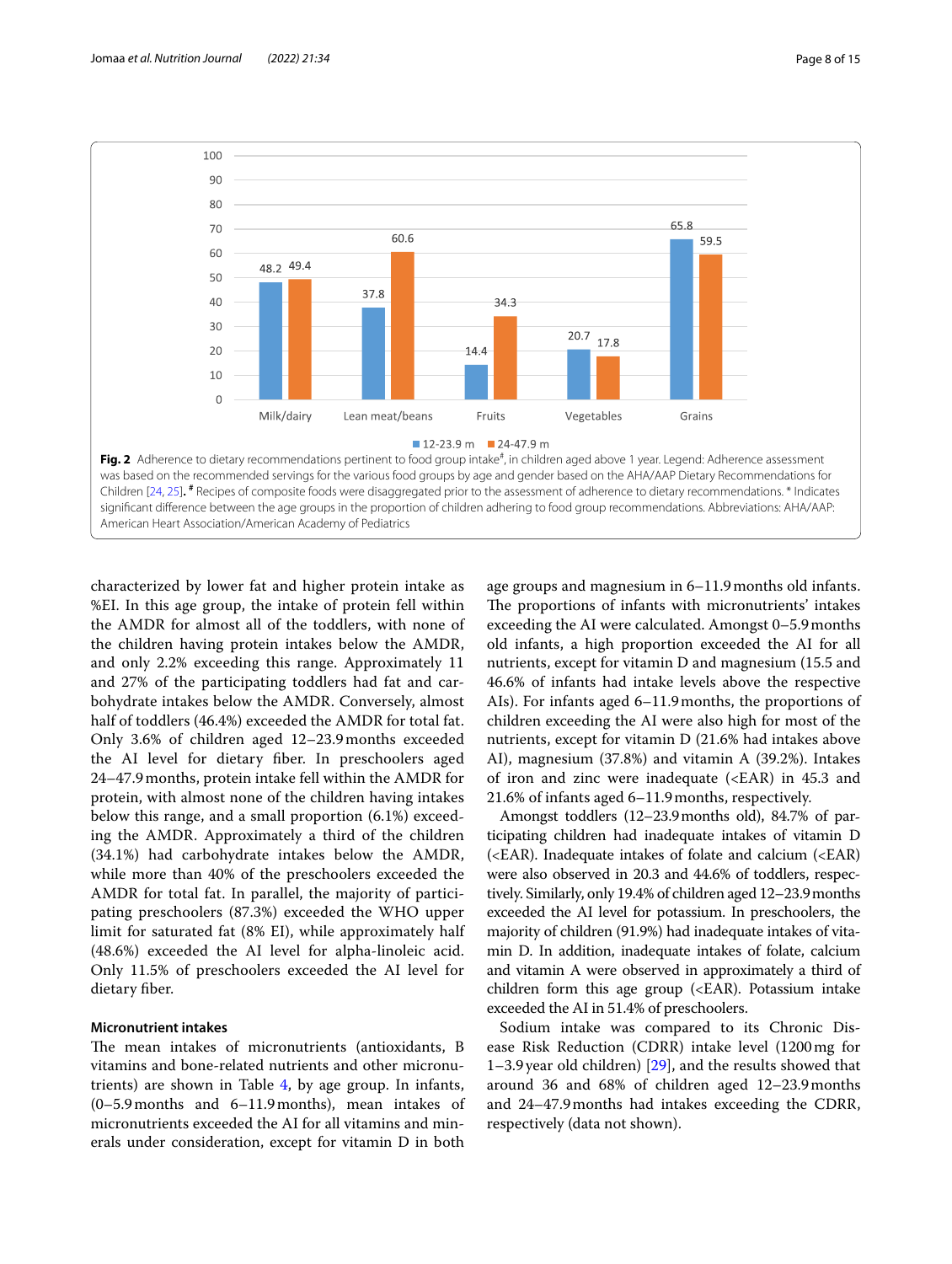<span id="page-8-0"></span>

| ;<br>; | .<br>.<br>.<br>. | j<br>$\ddot{\phantom{a}}$                                                                        | j<br>$\frac{1}{2}$                                       |
|--------|------------------|--------------------------------------------------------------------------------------------------|----------------------------------------------------------|
|        |                  | 2<br>C<br>$\frac{1}{2}$<br>$\frac{1}{2}$<br>$\mathbf$<br>ļ<br>i<br>$\overline{\phantom{a}}$<br>i | ١<br>l<br>י<br>ו<br>J<br>١<br>j<br>)<br>2<br>2<br>2<br>Ì |

| Age group                  | $0 - 5.9$ months |                |                          | $6 - 11.9$             | nonths          |                                |                          | 12-23.9 months         |                   |                                                                                                                                                                   |                                                                                                                                                                                                                                                                                                                                                      |              | $24-47.9$ months              |                 |                                            |                |                |
|----------------------------|------------------|----------------|--------------------------|------------------------|-----------------|--------------------------------|--------------------------|------------------------|-------------------|-------------------------------------------------------------------------------------------------------------------------------------------------------------------|------------------------------------------------------------------------------------------------------------------------------------------------------------------------------------------------------------------------------------------------------------------------------------------------------------------------------------------------------|--------------|-------------------------------|-----------------|--------------------------------------------|----------------|----------------|
| Nutrient                   | g                | Mean ± SE      | M < 0                    | <b>DR</b> <sup>a</sup> | Mean $\pm$ SE   | % < EAR                        | M < 0                    | <b>DRIª</b>            | Mean ± SE         | % <earor< th=""><th>M &lt; 90</th><th>% &gt; AMDR</th><th>DR<sup>a</sup></th><th>Mean ± SE</th><th>% &lt; EAR</th><th>M &lt; 96</th><th>% &gt; AMDR</th></earor<> | M < 90                                                                                                                                                                                                                                                                                                                                               | % > AMDR     | DR <sup>a</sup>               | Mean ± SE       | % < EAR                                    | M < 96         | % > AMDR       |
|                            | ⋜                |                |                          | <b>AI/EAR</b>          |                 |                                |                          | AI/EAR/<br><b>AMDR</b> |                   | <amdr< th=""><th></th><th></th><th><b>AI/EAR/</b><br/><b>AMDR</b></th><th></th><th>or<amdr< th=""><th></th><th></th></amdr<></th></amdr<>                         |                                                                                                                                                                                                                                                                                                                                                      |              | <b>AI/EAR/</b><br><b>AMDR</b> |                 | or <amdr< th=""><th></th><th></th></amdr<> |                |                |
| Macronutrients             |                  |                |                          |                        |                 |                                |                          |                        |                   |                                                                                                                                                                   |                                                                                                                                                                                                                                                                                                                                                      |              |                               |                 |                                            |                |                |
| Energy (kcal/d)            |                  | 608.0±14.2     |                          |                        | 399.1±28.4      | J.                             |                          |                        | $1205.6 \pm 33.0$ |                                                                                                                                                                   |                                                                                                                                                                                                                                                                                                                                                      |              |                               | 1504.1±27.0     | J.                                         |                |                |
| Total Fat (g/d)            | 5                | $34.7 \pm 0.8$ | 83.5                     | R                      | $42.1 \pm 1.3$  | $\overline{\phantom{a}}$       | 77.0                     |                        | $53.1 \pm 1.6$    |                                                                                                                                                                   |                                                                                                                                                                                                                                                                                                                                                      |              |                               | $65.7 \pm 1.5$  | $\mathbf{I}$                               |                |                |
| Saturated fat (g/d)        |                  | $13.9 \pm 0.3$ |                          |                        | $14.2 \pm 0.5$  | $\mathbf{I}$                   |                          |                        | $15.7 \pm 0.6$    |                                                                                                                                                                   |                                                                                                                                                                                                                                                                                                                                                      |              |                               | $21.9 \pm 0.6$  |                                            |                |                |
| Monounsaturated fat(g/d)   | $\vert$          | $12.8 \pm 0.3$ |                          |                        | $13.7 \pm 0.5$  | I                              |                          |                        | $17.7 \pm 0.6$    |                                                                                                                                                                   |                                                                                                                                                                                                                                                                                                                                                      |              |                               | $23.0 \pm 0.6$  |                                            |                |                |
| Polyunsaturated fat(g/d)   | I                | $5.7 \pm 0.2$  |                          |                        | $8.3 \pm 0.4$   | I                              |                          |                        | $11.8 \pm 0.5$    |                                                                                                                                                                   |                                                                                                                                                                                                                                                                                                                                                      |              |                               | $12.7 \pm 0.4$  |                                            |                |                |
| Linoleic acid (g/d)        | 44               | $4.8 \pm 0.2$  | 47.6                     | 4.6                    | $7.6 \pm 0.4$   | $\mathbf{I}$                   | 723                      |                        | $11.1 \pm 0.5$    |                                                                                                                                                                   | 68.5                                                                                                                                                                                                                                                                                                                                                 | I            |                               | $12.0 \pm 0.4$  |                                            | 70.0           |                |
| Alpha linolenic acid (g/d) | 0.5              | $0.6 \pm 0.0$  | 48.5                     | 0.5                    | $0.7 \pm 0.0$   | $\overline{1}$                 | 62.2                     |                        | $0.8 \pm 0.0$     |                                                                                                                                                                   | 53.6                                                                                                                                                                                                                                                                                                                                                 |              | $\overline{0}$                | $0.8 \pm 0.0$   |                                            | 48.6           |                |
| Carbohydrate (g/d)         | 8                | 64.4±1.8       | 38.8                     | 95                     | $110.2 \pm 3.9$ | J.                             | 52.1                     | S<br>0                 | $150.0 + 4.2$     | 21.2                                                                                                                                                              | $\mathbf{I}$                                                                                                                                                                                                                                                                                                                                         |              | $\frac{8}{1}$                 | $182.2 \pm 3.5$ | $\frac{114}{11}$                           |                |                |
| Total Sugar (g/d)          |                  | $60.7 \pm 1.5$ |                          |                        | $69.7 \pm 2.4$  | J.                             |                          | Ï                      | 74.9 ± 2.2        | Ï                                                                                                                                                                 | Ï                                                                                                                                                                                                                                                                                                                                                    |              | ï                             | $76.8 \pm 1.8$  |                                            |                |                |
| Added sugar (g/d)          |                  | $0.9 \pm 0.3$  | $\mathbf{I}$             |                        | $10.6 \pm 1.4$  |                                |                          |                        | $19.5 \pm 1.5$    | $\overline{1}$                                                                                                                                                    | $\overline{\phantom{a}}$                                                                                                                                                                                                                                                                                                                             | $\mathbf{I}$ |                               | 34.1±1.6        | $\overline{1}$                             |                |                |
| Protein (g/d)              | 1.52 g/Kg        | $10.9 \pm 0.3$ | 68                       | 1g/Kg/c                | $21.7 \pm 0.9$  | ं                              |                          | 0.87 g/Kg              | $34.8 \pm 1.2$    | $\frac{\infty}{\infty}$                                                                                                                                           |                                                                                                                                                                                                                                                                                                                                                      | $\mathbf{I}$ | $0.87$ g/Kg                   | $11 + 605$      | $\frac{3}{2}$                              |                |                |
| Dietary fiber (g/d)        |                  | $0.2 \pm 0.1$  |                          |                        | $4.0 \pm 0.3$   | $\mathbf{I}$                   |                          | $\frac{1}{2}$          | $7.7 \pm 0.4$     | Ţ                                                                                                                                                                 | 3.6                                                                                                                                                                                                                                                                                                                                                  | Ï            | $\overline{0}$                | $11.1 \pm 0.3$  | Ï                                          | $\frac{5}{11}$ |                |
| As percentage of El        |                  |                |                          |                        |                 |                                |                          |                        |                   |                                                                                                                                                                   |                                                                                                                                                                                                                                                                                                                                                      |              |                               |                 |                                            |                |                |
| Total Fat (%)              |                  | $51.6 \pm 0.5$ | $\overline{1}$           |                        | $42.8 \pm 0.5$  | $\mathbf{I}$                   |                          | 30-40%                 | $39.5 \pm 0.5$    | 10.8                                                                                                                                                              | $\mathbf{I}$                                                                                                                                                                                                                                                                                                                                         | 46.4         | 30-40%                        | $38.7 \pm 0.4$  | 120                                        | $\overline{1}$ | 43.5           |
| Saturated fat (%) b        |                  | $20.8 \pm 0.4$ |                          |                        | $14.8 \pm 0.4$  | $\begin{array}{c} \end{array}$ |                          |                        | $11.9 \pm 0.3$    | Ï                                                                                                                                                                 | I                                                                                                                                                                                                                                                                                                                                                    | Ï            | $<8\%$                        | $13.2 \pm 0.3$  | $\mathbf{I}$                               |                | 87.3           |
| Carbohydrate (%)           |                  | $42.1 \pm 0.4$ | $\overline{\phantom{a}}$ |                        | 48.7 ± 0.5      | $\vert$                        | $\overline{\phantom{a}}$ | 45-65%                 | $50.0 \pm 0.5$    | 27.5                                                                                                                                                              | $\mathbf{I}$                                                                                                                                                                                                                                                                                                                                         | 5.9          | 45-65%                        | $48.8 \pm 0.5$  | 34.1                                       | $\overline{1}$ | 3.8            |
| Total Sugar (%)            |                  | 40.0±0.3       |                          |                        | $31.8 \pm 0.6$  | $\mathbb I$                    |                          |                        | $25.6 \pm 0.5$    |                                                                                                                                                                   | $\mathbf{I}$                                                                                                                                                                                                                                                                                                                                         | $\mathbf{I}$ |                               | $21.1 \pm 0.4$  | $\bar{1}$                                  |                |                |
| Protein (%)                | I                | $7.2 \pm 0.1$  | I                        | I                      | $9.4 \pm 0.2$   | $\mathsf I$                    | $\mathsf I$              | $5 - 20%$              | $11.5 \pm 0.2$    | $\circ$                                                                                                                                                           | $\begin{array}{c} \rule{0.2cm}{0.15mm} \rule{0.2cm}{0.15mm} \rule{0.2cm}{0.15mm} \rule{0.2cm}{0.15mm} \rule{0.2cm}{0.15mm} \rule{0.2cm}{0.15mm} \rule{0.2cm}{0.15mm} \rule{0.2cm}{0.15mm} \rule{0.2cm}{0.15mm} \rule{0.2cm}{0.15mm} \rule{0.2cm}{0.15mm} \rule{0.2cm}{0.15mm} \rule{0.2cm}{0.15mm} \rule{0.2cm}{0.15mm} \rule{0.2cm}{0.15mm} \rule{$ | 2.2          | $5 - 20%$                     | $13.8 \pm 0.2$  | 0.5                                        | I              | $\overline{6}$ |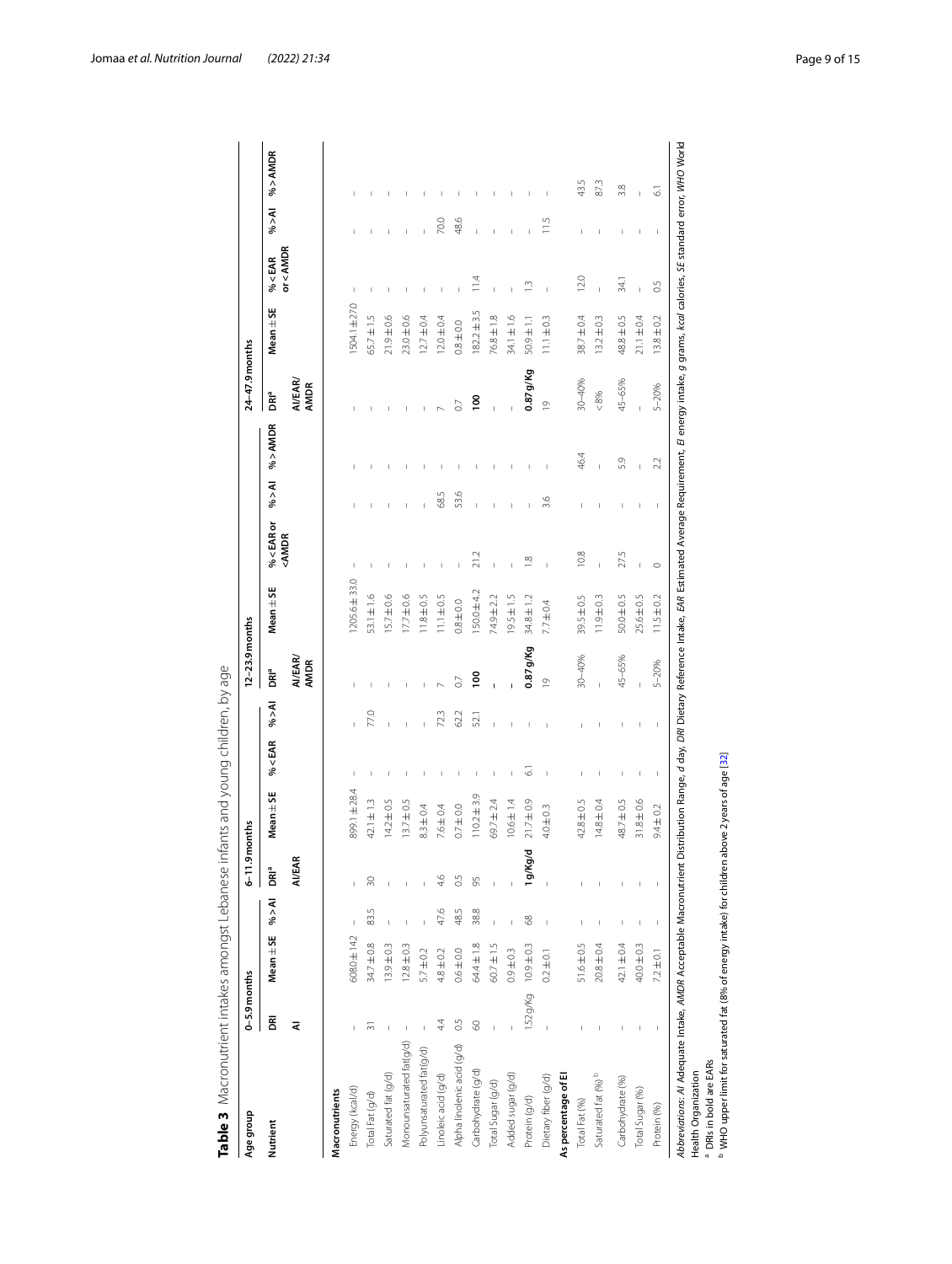| Age group                                                                                  |                  | $0 - 5.9$ months |        | $6-11.9$ months |                     |                                       |        |                | 12-23.9 months                                                                           |                |                          |                  | $24-47.9$ months  |               |                                |
|--------------------------------------------------------------------------------------------|------------------|------------------|--------|-----------------|---------------------|---------------------------------------|--------|----------------|------------------------------------------------------------------------------------------|----------------|--------------------------|------------------|-------------------|---------------|--------------------------------|
| Nutrient                                                                                   |                  | DRI Mean ± SE    | M < 96 | DR <sup>a</sup> | Mean $\pm$ SE       | % < EAR                               | M < 96 | DRIª           | Mean $\pm$ SE                                                                            | % < EAR        | M < 96                   | ์<br>DRิ°        | Mean $\pm$ SE     | % < EAR       | M < 96                         |
|                                                                                            | ₹                |                  |        | <b>AI/EAR</b>   |                     |                                       |        | <b>AI/EAR</b>  |                                                                                          |                |                          | <b>AI/EAR</b>    |                   |               |                                |
| <b>Antioxidants</b>                                                                        |                  |                  |        |                 |                     |                                       |        |                |                                                                                          |                |                          |                  |                   |               |                                |
| Vitamin C (mg/d)                                                                           | $\overline{P}$   | $50.0 \pm 1.6$   | 94.2   | SO              | $60.1 \pm 2.4$      | Т                                     | 54.1   | $\frac{1}{2}$  | $71.0 \pm 3.3$                                                                           | 5.4            | т                        | $\frac{1}{2}$    | $75.2 \pm 3.5$    | 10.2          |                                |
| <b>B</b> vitamins                                                                          |                  |                  |        |                 |                     |                                       |        |                |                                                                                          |                |                          |                  |                   |               |                                |
| Thiamin (mg/d)                                                                             | $\overline{0}$   | $0.4 \pm 0.0$    | 73.8   | $\frac{3}{2}$   | $0.7 \pm 0.0$       | $\mathbf{I}$                          | 85.1   | $\ddot{0}$     | $0.0 \pm 0.0$                                                                            | 4.9            | $\mathbf{I}$             | $\ddot{ }$       | $0.0 = 0.0$       | 51            |                                |
| Riboflavin (mg/d)                                                                          | $\frac{3}{2}$    | $0.6 \pm 0.0$    | 99.1   | 0.4             | $0.9 \pm 0.0$       |                                       | 89.9   | $\overline{0}$ | $1.2 \pm 0.0$                                                                            | 2.2            | $\overline{\phantom{a}}$ | $\sim$           | $1.3 \pm 0.0$     | 2.8           |                                |
| Niacin (mg/d)                                                                              |                  | $4.1 \pm 0.3$    | 80.6   | $\overline{4}$  | $7.4 \pm 0.4$       |                                       | 82.4   | <u>in</u>      | $11.2 \pm 0.4$                                                                           | 7.7            | T                        | 5                | $12.0 \pm 0.4$    | $\frac{1}{2}$ | $\overline{\phantom{a}}$       |
| Vitamin B-6 (mg/d)                                                                         | ៊                | $0.2 \pm 0.0$    | 100.0  | $\approx$       | $0.6 \pm 0.0$       |                                       | 85.1   | $\overline{6}$ | $0.8 \pm 0.0$                                                                            | 0.6            | П                        | $\overline{0.4}$ | $1.0 \pm 0.0$     | 7.6           |                                |
| Folate (µg dietary folate<br>equivalents/d)                                                | 59               | $102.3 \pm 6.3$  | 61.2   | $\otimes$       | ι∩<br>$172.2 \pm 8$ | $\mathbf{I}$                          | 80.4   | 120            | $226.1 \pm 11.1$                                                                         | 20.3           | $\mathbf{I}$             | <b>120</b>       | $199.1 \pm 7.1$   | 33.8          | $\mathbf{I}$                   |
| Vitamin B-12 (µg/d)                                                                        | 0.4              | $0.9 \pm 0.1$    | 100.0  | 0.5             | $1.4 \pm 0.1$       | Т                                     | 87.2   | $\overline{0}$ | $2.3 \pm 0.3$                                                                            | 10.8           | $\overline{\phantom{a}}$ | $\overline{0}$   | $2.8 \pm 0.1$     | 9.9           |                                |
| <b>Bone-related nutrients</b>                                                              |                  |                  |        |                 |                     |                                       |        |                |                                                                                          |                |                          |                  |                   |               |                                |
| Calcium (mg/d)                                                                             | 200              | $374.0 \pm 13.9$ | 98.1   | 260             | 525.4 ± 19.8        | т                                     | 91.2   | 500            | $582.2 \pm 18.7$                                                                         | 44.6           | T                        | 500              | $715.6 \pm 20.5$  | 35.9          |                                |
| Phosphorus (mg/d)                                                                          | $\overline{100}$ | $193.4 + 8.6$    | 98.1   | 275             | 390.1 ± 16.5        | $\begin{array}{c} \hline \end{array}$ | 68.9   | 380            | 566.4 ± 19.4                                                                             | 23.0           | $\mathbf{I}$             | 380              | $916.2 \pm 19.6$  | 53            |                                |
| Magnesium (mg/d)                                                                           | $\overline{30}$  | $32.5 \pm 1.2$   | 46.6   | 75              | $71.0 + 3.2$        |                                       | 37.8   | <u>ვ</u>       | $122.6 \pm 4.2$                                                                          | 14.9           | $\mathbf{I}$             | 59               | $184.2 \pm 4.1$   | 2.8           |                                |
| Vitamin D (µg/d)                                                                           | $\supseteq$      | $4.9 \pm 0.4$    | 15.5   | $\supseteq$     | $6.4 \pm 0.4$       | $\mathbf{I}$                          | 21.6   | $\overline{a}$ | $6.0 \pm 0.3$                                                                            | 84.7           | $\mathbf{I}$             | $\tilde{ }$      | $4.2 \pm 0.2$     | 91.9          |                                |
| Other micronutrients                                                                       |                  |                  |        |                 |                     |                                       |        |                |                                                                                          |                |                          |                  |                   |               |                                |
| Vitamin A (µg retinol activity<br>equivalent/d)                                            | 400              | 611 年6615        | 92.2   | 500             | $511.7 \pm 17.2$    | Т                                     | 39.2   | $\frac{1}{2}$  | 532.5 ± 36.6                                                                             | 12.6           | $\mathbb{I}$             | 210              | 348.4 ± 23.3      | 35.1          | $\begin{array}{c} \end{array}$ |
| Vitamin K (µg/d)                                                                           |                  | $25.5 \pm 2.2$   | 100.0  | 2.5             | 42.1 $\pm$ 3.4      |                                       | 93.2   | $\approx$      | $71.8 \pm 6.8$                                                                           | $\overline{1}$ | 78.8                     | $\approx$        | $67.1 \pm 3.4$    |               | 60.6                           |
| Iron (mg/d)                                                                                | 0.27             | $3.6 \pm 0.3$    | 79.6   | 6.9             | $7.8 \pm 0.4$       | 45.3                                  |        | $\mathsf{m}$   | $9.5 \pm 0.3$                                                                            | 0.6            | $\mathbf{I}$             | w                | $8.1 \pm 0.3$     | 11.2          |                                |
| Zinc (mg/d)                                                                                |                  | $2.9 \pm 0.2$    | 60.2   | 2.5             | $4.5 \pm 0.2$       | 21.6                                  |        | 2.5            | $5.9 \pm 0.2$                                                                            | 6.8            | $\overline{1}$           | 2.5              | $6.4 \pm 0.2$     | $\frac{1}{4}$ | $\mathsf I$                    |
| Sodium (mg/d) <sup>b</sup>                                                                 | $\frac{1}{2}$    | $152.9 \pm 5.9$  | 92.2   | 110/370         | $542.0 \pm 33.1$    |                                       | 67.6   | 800            | $1087.8 \pm 45.8$                                                                        | J.             | 60.4                     | 800              | $1672.1 \pm 42.8$ |               | 88.6                           |
| Potassium (mg/d) <sup>c</sup>                                                              | 400              | $557.7 \pm 20.6$ | 94.2   | 400/860         | $1024.3 \pm 37.1$   |                                       | 68.2   | 2000           | $1495.5 \pm 48.0$                                                                        |                | 19.4                     | 2000             | $2126.1 + 44.8$   | -1            | 51.4                           |
| Abbreviations: AI Adequate Intake, d day, DRI Dietary Reference In                         |                  |                  |        |                 |                     |                                       |        |                | take, EAR Estimated Average Requirement, mg milligrams, SE standard error, µg micrograms |                |                          |                  |                   |               |                                |
| <sup>a</sup> DRIs in bold are EARs                                                         |                  |                  |        |                 |                     |                                       |        |                |                                                                                          |                |                          |                  |                   |               |                                |
| <sup>b</sup> The AI for Sodium is 110 mg/d for 6-6.9 months and 370 mg/d for 7-11.9 months |                  |                  |        |                 |                     |                                       |        |                |                                                                                          |                |                          |                  |                   |               |                                |
| The AI for Potassium is 400 mg/d for 6-6.9 months and 860 mg/d for 7-11.9 months           |                  |                  |        |                 |                     |                                       |        |                |                                                                                          |                |                          |                  |                   |               |                                |

<span id="page-9-0"></span>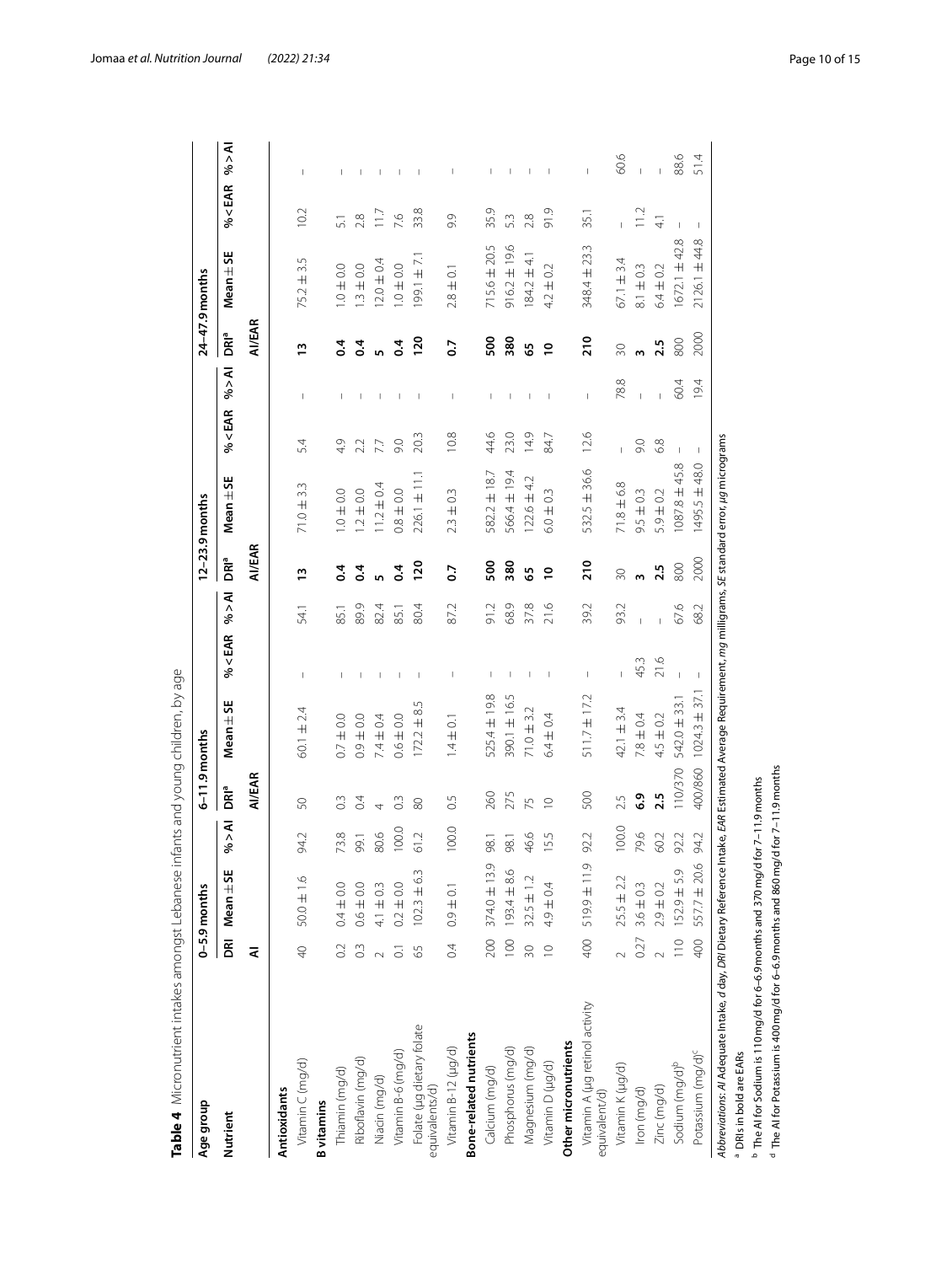#### **Discussion**

This is the first study on dietary intakes of infants and young children in the EMR, and one of the few in this age group worldwide  $[33]$  $[33]$  $[33]$ . The study showed that milk and dairy products were the most important source of energy until the age of 2 years, after which an alarming increase in the consumption of sweets, sweetened beverages and desserts was noted. A low adherence to dietary recommendations was observed, particularly for fruits and vegetables. The study results showed that protein intake was within the recommendations for the vast majority of participating children. Although total fat intake was lower in toddlers and preschoolers compared to infants, yet more than 40% of toddlers and preschoolers exceeded the AMDR for fat and 87% of children aged 24–47.9months exceeded the WHO upper limit for saturated fat. An alarming low intake of dietary fber was observed in the large majority of participating children. The study has also identifed several micronutrients inadequacies that ought to be targeted by future interventions.

#### **Energy intakes**

Our fndings showed that average dietary EIs exceeded the EER estimates in all age groups. Although visual aids were provided during the interview to assist in food portion estimation, an over-reporting of dietary intake may have occurred  $[34]$  $[34]$ , given the unconscious inclination amongst parents to portray their child as eating well [[34\]](#page-13-32), and the difficulty to estimate food losses associated with spillage or spitting up [[34\]](#page-13-32). Despite this potential for overestimation, it should be noted that the estimates of EI obtained in the present study were consistent with those reported in previous studies  $[35, 36]$  $[35, 36]$  $[35, 36]$  $[35, 36]$ . The percent by which EIs surpassed the EERs was also consistent with that reported by Devaney et al. amongst US infants aged 6–12months (123% in the US and 124% in Lebanon) and toddlers (131% in the US vs. 132% in Lebanon) [[34\]](#page-13-32). In addition, and in agreement with our results whereby 65–75% of children from the various age groups had EI levels above the EER, a study conducted in Belgium showed that 63–76% of children aged 6–36months exceeded the recommended daily intake level for energy [[33\]](#page-13-31). It is possible that at least part of the observed discrepancy between EI and EER could refect actual overconsumption of energy amongst Lebanese children. Anthropometric data provide some support for this suggestion, whereby 25.9% of participating infants and young children were found to be at risk of overweight, 9.2% were overweight and 3.4% were obese. Available evidence suggests that the prevalence of pediatric obesity has increased dramatically in Lebanon during the past two decades [[14,](#page-13-12) [37](#page-14-2)]. Although obesity is multifactorial in etiology, it is well acknowledged that excessive EI may contribute to increased adiposity and weight gain amongst children [[34](#page-13-32)].

#### **Food consumption patterns**

Our study fndings contributed towards the characterization of the transition in food consumption patterns across age, from infancy to the preschool years. It showed that, although the contribution of milk (and dairy) to EI was lower in older children compared to younger ones, it remained the major source of energy until the age of 2 years. Similar fndings were described in the literature [[33,](#page-13-31) [38](#page-14-3)]. For instance, the study by Huysentruyt et al. in Belgium showed that milk contribution to EI decreased from 41.3% in 6–12months to 25.4% in 12–23.9months, reaching 16.8% EI in 25–36months old children [\[33](#page-13-31)]. In parallel, our study fndings highlighted an alarming increase in the consumption of sweets, sweetened beverages and desserts with age, reaching 11.8% EI in toddlers and 18.5% EI in preschoolers. This high intake is of concern given its potential association with weight gain, metabolic abnormalities, and dental carries coupled with suboptimal micronutrient intakes and inadequate dietary diversity [\[39](#page-14-4)]. Available evidence also suggests that early life exposure to sugar in foods and beverages may lead to a life-time preference of sweet taste [\[39](#page-14-4)], and may infuence SSB intake in later childhood as well as adolescence [[39\]](#page-14-4).

#### **Adherence to dietary recommendations**

Our study also assessed adherence to dietary recommendations amongst children aged 1 year and above, given that food based dietary guidelines are still not available for younger infants in the US or in the EMR/Lebanon. Our fndings showed that adherence to fruits and vegetable recommendations was low, ranging between 14.4 and 34.3% for fruits and between 17.8 and 20.7% for vegetables. Briefel et al. (2015) have also reported low adherence to fruit and vegetable recommendations amongst US preschoolers, with only 30% meeting the 5-a-day recommendation  $[40]$  $[40]$ . Insufficient fruit and vegetable consumption during early childhood may be associated with a higher risk of micronutrient deficiencies and respiratory illnesses in the short term [\[41,](#page-14-6) [42](#page-14-7)], while also increasing the risk of non-communicable diseases, later in adulthood [\[43](#page-14-8)[–45\]](#page-14-9). In our study, only half of the participating children adhered to recommendations pertinent to milk and dairy products. Eldridge et al. (2019) showed that milk and milk products were amongst the food groups that predicted higher micronutrient adequacy in children aged 0–4years [[46](#page-14-10)]. A recent systematic review also provided evidence in support of dietary guidelines and the importance of regular consumption of dairy products amongst children to ensure or improve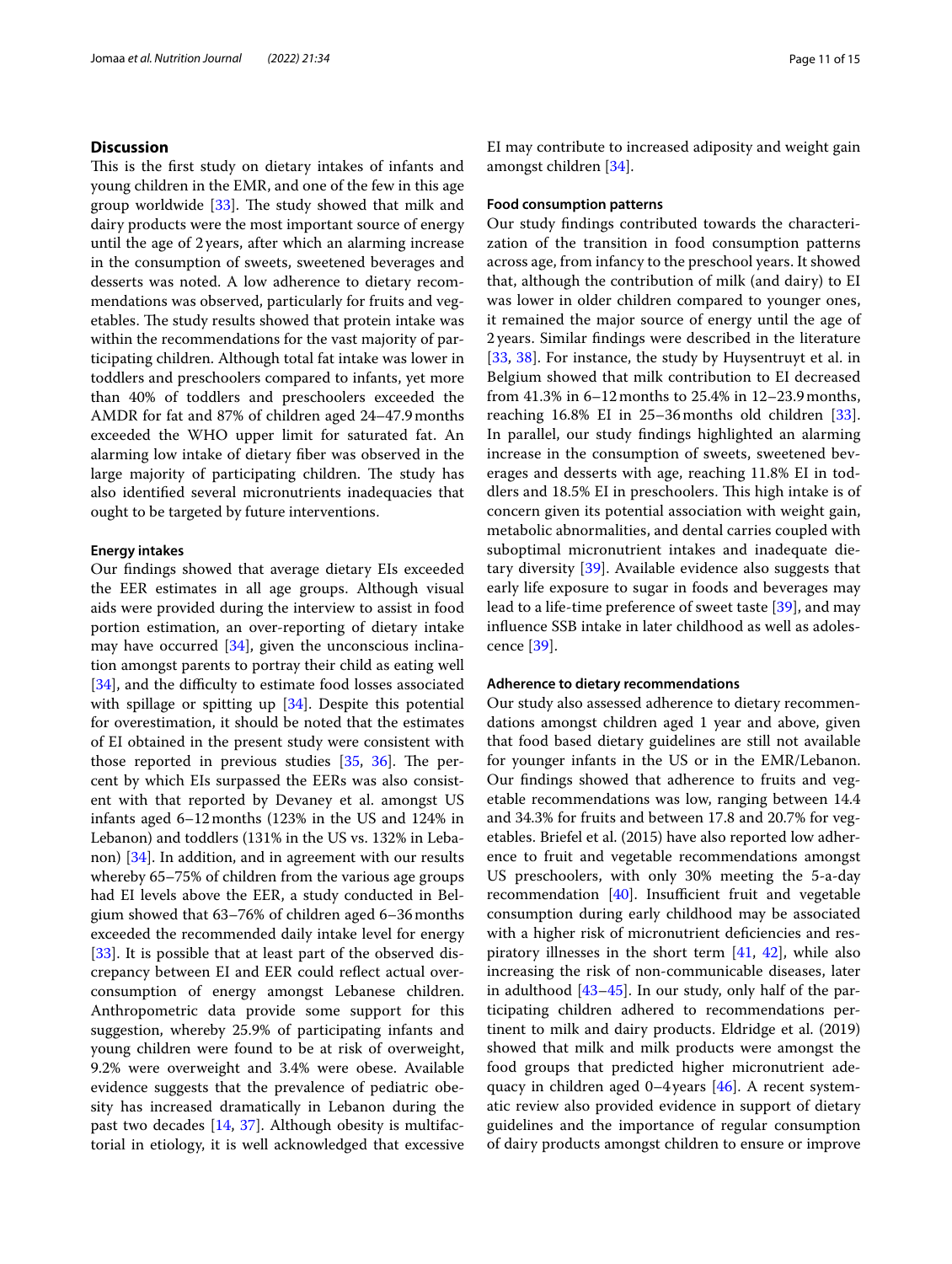bone health  $[47]$  $[47]$ . This may be particularly important in countries that are undergoing the nutrition transition, with its characteristic lifestyle changes that favor the consumption of fast food and sweetened beverages, at the expense of milk [[47\]](#page-14-11).

#### **Macronutrient intakes**

As observed in previous studies [[35](#page-14-0), [36](#page-14-1)], protein intake was found to be within the recommendations for the majority of children participating in the study [\[35](#page-14-0), [36](#page-14-1)]. Fat intake was however high, with 46.4 and 43.5% of toddlers and preschoolers respectively exceeding the AMDR for total fat. The high intake of fat amongst Lebanese children contrasts with fndings described in previous studies in the US [\[34](#page-13-32)[–36\]](#page-14-1), whereby FITS 2016 [[36](#page-14-1)] showed that 7% of toddlers and 3% of preschoolers exceeded the AMDR for fat. Our study fndings have also documented high intakes of saturated fat, with the majority of preschoolers exceeding the WHO upper limit of 8% of EI. High total fat and saturated fat intakes seem to be a hallmark of the Lebanese food consumption pattern with previous studies conducted amongst school-aged children, adolescents and adults reporting high intake levels of these nutrients  $[7, 10, 48]$  $[7, 10, 48]$  $[7, 10, 48]$  $[7, 10, 48]$  $[7, 10, 48]$ . The study findings highlight an issue of public health concern given the potential association of high fat and saturated fat intakes with unhealthy weight gain, obesity [[49](#page-14-13)] and increased risk of cardiometabolic abnormalities in this age group [\[50](#page-14-14)]. A recent systematic review and meta-analysis of randomized controlled trials (RCTs) and prospective cohort studies emphasized that dietary guidelines for children should continue to recommend diets low in saturated fat  $[50]$  $[50]$ . The intake of dietary fiber was assessed and, in agreement with other studies' fndings [\[46\]](#page-14-10), this intake was found to be low, with only 3.6% of toddlers and 11.5% of preschoolers meeting the AI level. These observations may be a refection of the low intake of fruit and vegetables in the study sample. In addition, despite the fact that more than 60% of children met the dietary recommendations for grains consumption, it is important to note that grains were consumed in their refned, low fber forms. In fact, whole grain consumption was very low, with only 6.2% of the study participants having reported its consumption (data not shown).

#### **Micronutrient intakes**

Compared to our study fndings in terms of micronutrient intakes, studies conducted in the US reported higher micronutrient intakes and adequacy in infants and young children. These differences may be due to that fact that, unlike studies conducted in the US [\[35](#page-14-0), [36\]](#page-14-1), our nutrient intake analysis did not include dietary supplements but was solely based on food sources. The observed diferences may also refect the discrepancies between the 2 countries with respect to food fortifcation practices, which are common in the US [\[51](#page-14-15), [52\]](#page-14-16) but quasi-absent in Lebanon. Alternatively, the results obtained in our study may refect actual diferences in food consumption patterns between Lebanese and US children, with the diet in Lebanon being lower in meat, fruits and vegetables, while being higher in added fats and oils as well as sweets and sweetened beverages [[53\]](#page-14-17). Iron intake appeared to be an issue amongst infants aged 6–11.9 months, i.e. during the transitional diet with 45.3% of infants having intakes <EAR. This highlights an important issue for intervention in this age group, particularly that anemia in infants and young children continues to be a problem in Lebanon (Hwalla and Adra: Prevalence and selected determinant of iron defciency anemia in women and under fve children in Lebanon, unpublished) [[54](#page-14-18), [55](#page-14-19)]. Similarly, given the key role that zinc plays in normal growth, development and immune function, the subset of older infants (6–11.9 months) whose dietary intakes fell below the EAR of zinc (21.6%) should not be ignored. Only 37.8% of older infants exceeded the AI for magnesium, highlighting another potential concern with the composition of the transitional diet, given that magnesium plays an important role in regulating protein synthesis, nerve and muscle function, energy production and bone health [[56\]](#page-14-20). In line with fndings reported from the US [[35](#page-14-0), [36](#page-14-1), [57\]](#page-14-21), only a small proportion of Lebanese toddlers exceeded the AI for potassium (19.4%). In addition, low folate and low vitamin A intakes were observed amongst toddlers and preschoolers. Taken together, these fndings may be a refection of the low intake of fruits and vegetables in these age groups. Also common to both toddlers and preschoolers was a low dietary intake of calcium. Needless to say, the high proportion of toddlers and preschoolers not meeting the recommendation for milk and dairy products may explain the low intake of this nutrient. A low vitamin D intake was observed across all age groups, which is in line with fndings reported amongst infants and young children living in France [\[58](#page-14-22)] and the UK [\[59](#page-14-23)]. Data on vitamin D defciency amongst infants and young children do not exist in Lebanon, but available evidence suggests that estimates of vitamin D inadequacy from the diet are often higher compared to biochemical estimates from serum 25 (OH) vitamin D  $[36, 60]$  $[36, 60]$  $[36, 60]$  $[36, 60]$ . The study has also investigated sodium intake and showed that around 36 and 68% of children aged 12–23.9 months and 24–47.9 months had intakes exceeding the CDRR Intake level [\[29](#page-13-27)], respectively. In agreement with our fndings, a recent national survey of French infants and young children has also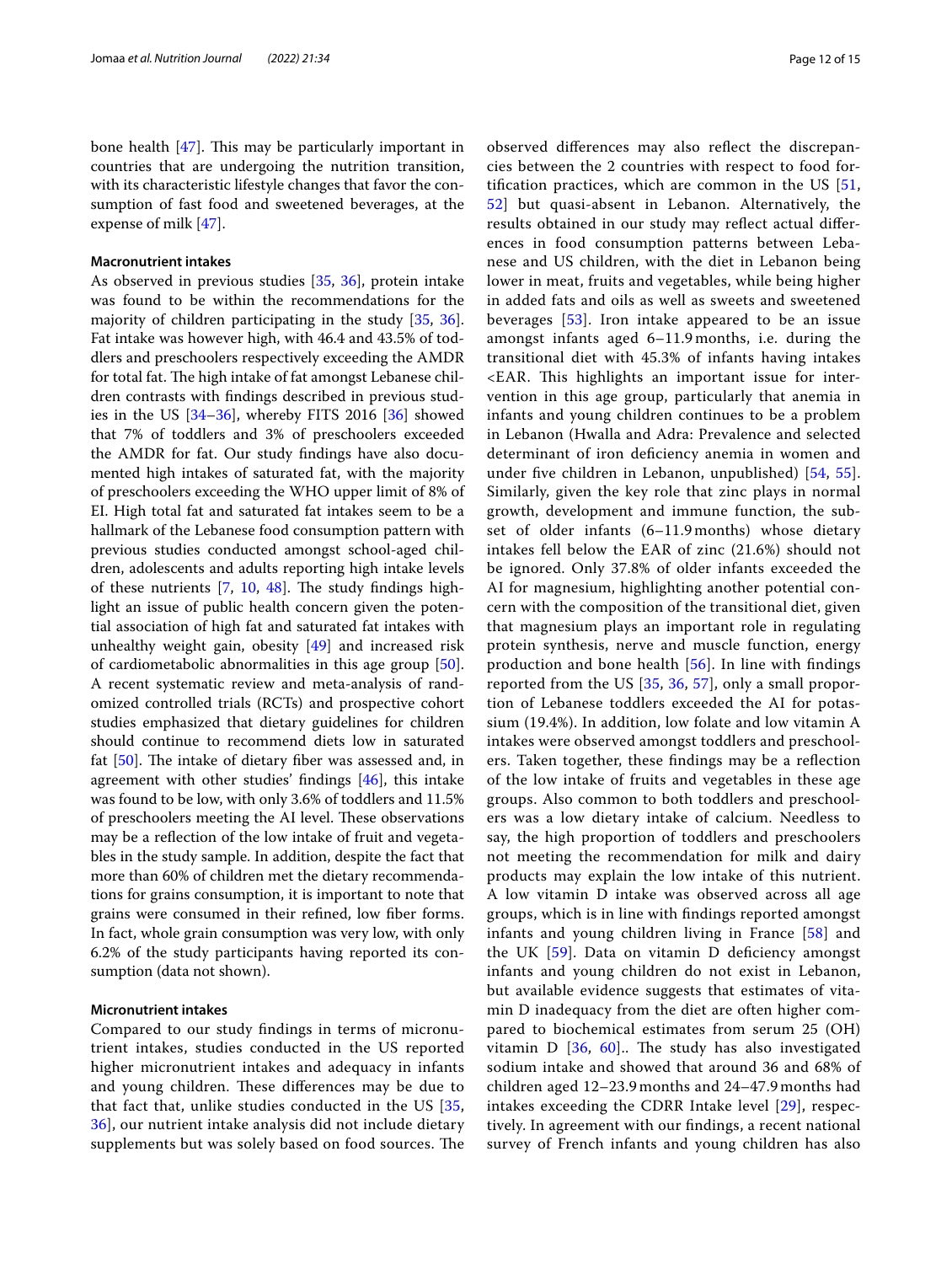reported high sodium intakes in this age group [[58\]](#page-14-22). The early establishment of taste preference for salt can afect food habits and choices later in life [\[61](#page-14-25)[–63\]](#page-14-26). High sodium intake may also result in higher urinary calcium excretion [[64](#page-14-27)], and impact blood pressure regulation [[65](#page-14-28), [66](#page-14-29)].

#### **Strengths and limitations**

The strengths of this study comprise the national design of the survey and the measurements of anthropometric characteristics instead of self-reporting. The results of this study ought however, to be considered in light of the following limitations. In our study, dietary information was assessed based on the collection of a single 24-HR, which may not be representative of dietary intakes at the individual level. Future studies should consider the inclusion of a second 24-HR, at least for a sub-sample of the population. Despite the wellacknowledged limitations of the 24-HR approach, such as reliance on memory and possible day-to-day variation, the 24-HR may provide accurate estimates of EI at the population level [\[67\]](#page-14-30). In addition, dietary information was collected by the multiple pass approach, which was found to reduce the limitations of 24-HRs [[68\]](#page-14-31). All recalls were administered by research nutritionists who went through extensive training prior to data collection in order to attenuate interviewer errors. Another limitation is the use of the USDA database in nutrient intake estimation, given the lack of food composition databases that are specifc to Lebanon or even the region. The USDA database may not correctly capture the nutrient composition of local food varieties in Lebanon and may thus represent a source of error in intake estimations [[69](#page-14-32)]. In addition, the USDA database does not include many of the composite traditional dishes consumed in the country. In order to address this limitation and be able to assess nutrient intakes from mixed traditional dishes, we have added standardized recipes to the Nutritionist Pro software using single food items [[69](#page-14-32)]. In addition, micronutrient intake assessment was based on food and beverage intakes and did not take into consideration supplement use. Finally, given that the survey was conducted 10 years ago, its fndings may underestimate the efects of the nutrition transition on dietary intakes in young children.

#### **Conclusions**

In conclusion, this study highlighted an alarming high consumption of sweets, sweetened beverages, desserts and savory snacks especially among toddlers and preschoolers, a low adherence to recommendations pertinent to fruits and vegetables, a high intake of total fat, saturated fat and sodium, coupled with a low intake of dietary fiber in the study sample. The study has also identifed several micronutrients of concern in the diets of infants and young children in Lebanon. Dietary strategies that foster the consumption of nutrientdense foods and beverages at the expense of high fat, high sugar foods/beverages are needed. For instance, increased consumption of meats and fortifed unsweetened cereals amongst 6–12 months old infants could increase iron intakes during this transitional diet period [[46](#page-14-10)]. Increased consumption of fruit and vegetables could address nutrient shortfalls for potassium, folate, vitamin A and dietary fber. Encouraging the adequate consumption of milk and milk products amongst toddlers and preschoolers will enhance the intake of calcium, while also contributing towards a decrease in the consumption of sweetened beverages. Concerted multistakeholder eforts that include parental education with specifc actionable advice, professional training of medical and health practitioners, and government surveillance are needed to instill heathier food consumption and nutrient intake patterns early in life.

#### **Abbreviations**

24-HR: 24-hour dietary recall; AHA/AAP: American Heart Association/American Academy of Pediatrics; AI: Adequate Intake; AMDR: Acceptable Macronutrient Distribution Range; BMI: Body mass index; CDRR: Chronic Disease Risk Reduction; DRI: Dietary Reference Intake; EAR: Estimated Average Requirement; EER: Estimated energy requirements; EI: Energy intake; ELNAHL: Early Life Nutrition and Health in Lebanon; EMR: Eastern Mediterranean Region; FITS: Feeding Infants and Toddler Study; IOM: Institute of Medicine; LDL: Low-density lipoprotein; PAL: Levels of physical activity; RCTs: Randomized Controlled Trials; SE: Standard error; SSBs: Sugar-sweetened beverages; USDA: United States Department of Agriculture; WHO: World Health Organization.

#### **Supplementary Information**

The online version contains supplementary material available at [https://doi.](https://doi.org/10.1186/s12937-022-00779-9) [org/10.1186/s12937-022-00779-9](https://doi.org/10.1186/s12937-022-00779-9).

<span id="page-12-0"></span>**Additional fle 1: Table A1**. Average mean intake (g/day) of the diferent food groups (as consumed) per capita, by age. **Table A2.** Average mean intake of the diferent food groups (after disaggregation of composite recipes), by age group.

#### **Acknowledgments**

Not applicable.

#### **Authors' contributions**

LJ, NH, FZC, FN, LO, LN All authors have read and agreed to the published version of the manuscript.

#### **Funding**

The "Early Life Nutrition and Health in Lebanon, ELNAHL" survey was funded by Lebanese National Council for Scientifc Research (Beirut, Lebanon) through its support of the Associated Research Unit (ARU) on 'Nutrition and Noncommunicable Diseases in Lebanon', and by the University Research Board (American University of Beirut, Lebanon) (Grant number 102724). The analyses undertaken in this study were funded by Nestlé Middle East.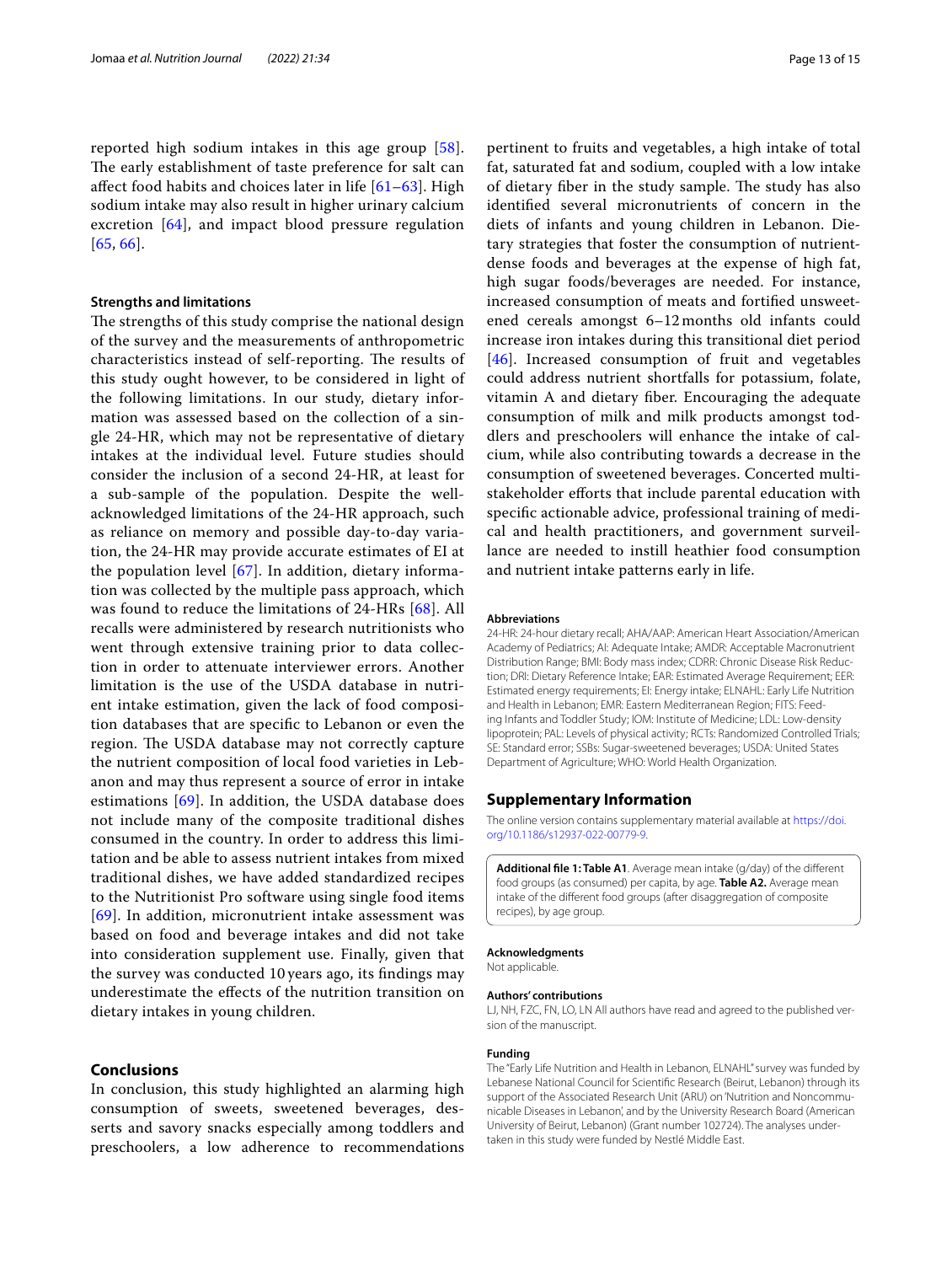#### **Availability of data and materials**

The datasets used and/or analyzed during the current study are available from the corresponding author on reasonable request.

#### **Declarations**

#### **Ethics approval and consent to participate**

The study protocol was approved by the Institutional Research Board, American University of Beirut (Protocol number NUT.LN.13). Written informed consent was obtained from all participating mothers prior to enrollment in the study.

#### **Consent for publication**

Not applicable.

#### **Competing interests**

The authors declare that they have no competing interests.

#### **Author details**

<sup>1</sup> Department of Human Sciences, College of Health and Sciences, North Carolina Central University, Durham, NC 27707, USA. <sup>2</sup> Department of Nutrition and Food Sciences, Faculty of Agricultural and Food Sciences, American University of Beirut, Beirut 11-0236, Lebanon. <sup>3</sup> Department of Nutrition and Dietetics, College of Health Sciences, University of Sharjah, 27272 Sharjah, UAE. 4 Nestlé Institute of Health Sciences, Nestlé Research, Société des Produits Nestlé S.A., 1015 Lausanne, Switzerland.

#### Received: 18 June 2021 Accepted: 29 April 2022 Published online: 23 May 2022

#### **References**

- <span id="page-13-0"></span>1. Schwartz C, Scholtens PA, Lalanne A, Weenen H, Nicklaus S. Development of healthy eating habits early in life. Review of recent evidence and selected guidelines. Appetite. 2011;57(3):796–807.
- <span id="page-13-1"></span>2. Young BE, Krebs NF. Complementary feeding: critical considerations to optimize growth, nutrition, and feeding behavior. Curr Pediatr Rep. 2013;1(4):247–56.
- <span id="page-13-2"></span>3. Uauy R, Kain J, Mericq V, Rojas J, Corvalán C. Nutrition, child growth, and chronic disease prevention. Ann Med. 2008;40(1):11–20.
- <span id="page-13-3"></span>4. World Health Organization. Diet, nutrition and the prevention of chronic diseases. Report of a joint WHO/FAO expert consultation. Geneva: World Health Organization; 2003. Contract No.: i-viii
- <span id="page-13-4"></span>5. Michaelsen KF, Weaver L, Branca F, Robertson A. Feeding and nutrition of infants and young children. Guidelines for the WHO European region, with emphasis on the former soviet countries. Copenhagen: World Health Organization; 2000.
- <span id="page-13-5"></span>6. Zalewski BM, Patro B, Veldhorst M, Kouwenhoven S, Crespo Escobar P, Calvo Lerma J, et al. Nutrition of infants and young children (one to three years) and its effect on later health: a systematic review of current recommendations (EarlyNutrition project). Crit Rev Food Sci Nutr. 2017;57(3):489–500.
- <span id="page-13-6"></span>7. Nasreddine L, Naja F, Sibai A-M, Helou K, Adra N, Hwalla N. Trends in nutritional intakes and nutrition-related cardiovascular disease risk factors in Lebanon: the need for immediate action. Leb Med J. 2014;103(1151):1–9.
- <span id="page-13-7"></span>8. Moghames P, Hammami N, Hwalla N, Yazbeck N, Shoaib H, Nasreddine L, et al. Validity and reliability of a food frequency questionnaire to estimate dietary intake among Lebanese children. Nutr J. 2015;15(1):4.
- <span id="page-13-8"></span>9. World Health Organization. Marketing of foods high in fat, salt and sugar to children: update 2012-2013. Copenhagen: WHO Regional Office for Europe; 2013.
- <span id="page-13-9"></span>10. Nasreddine L, Ayoub JJ, Hachem F, Tabbara J, Sibai AM, Hwalla N, et al. Differences in dietary intakes among Lebanese adults over a decade: results from two National Surveys 1997–2008/2009. Nutrients. 2019;11(8):1738.
- 11. Naja F, Hwalla N, Hachem F, Abbas N, Chokor FAZ, Kharroubi S, et al. Erosion of the Mediterranean diet among adolescents: evidence from an eastern Mediterranean country. Br J Nutr. 2021;125(3):346–56.
- <span id="page-13-10"></span>12. Naja F, Hwalla N, Itani L, Karam S, Sibai AM, Nasreddine L. A Western dietary pattern is associated with overweight and obesity in a national

sample of Lebanese adolescents (13–19 years): a cross-sectional study. Br J Nutr. 2015;114(11):1909–19.

- <span id="page-13-11"></span>13. Naja F, Hwalla N, Itani L, Baalbaki S, Sibai A, Nasreddine L. A novel Mediterranean diet index from Lebanon: comparison with Europe. Eur J Nutr. 2015;54(8):1229–43.
- <span id="page-13-12"></span>14. Nasreddine L, Hwalla N, Saliba A, Akl C, Naja F. Prevalence and correlates of preschool overweight and obesity amidst the nutrition transition: fndings from a national cross-sectional study in Lebanon. Nutrients. 2017;9(3):266.
- <span id="page-13-13"></span>15. De Onis M, Blössner M, Borghi E. Global prevalence and trends of overweight and obesity among preschool children. Am J Clin Nutr. 2010;92(5):1257–64.
- <span id="page-13-14"></span>16. Nasreddine LM, Kassis AN, Ayoub JJ, Naja FA, Hwalla NC. Nutritional status and dietary intakes of children amid the nutrition transition: the case of the eastern Mediterranean region. Nutr Res. 2018;57:12–27.
- <span id="page-13-15"></span>17. Saliba AE. Overweight and obesity among preschool-aged children in Lebanon: prevalence and associated factors; 2014.
- <span id="page-13-16"></span>18. Nestle Nutrition Institute. The feeding infants and toddlers study (FITS) 2016 2018 [Available from: [https://www.nestlenutrition-insti](https://www.nestlenutrition-institute.org/news/article/2018/12/12/the-feeding-infants-and-toddlers-study-(fits)-2016) [tute.org/news/article/2018/12/12/the-feeding-infants-and-toddl](https://www.nestlenutrition-institute.org/news/article/2018/12/12/the-feeding-infants-and-toddlers-study-(fits)-2016) [ers-study-\(fts\)-2016\]](https://www.nestlenutrition-institute.org/news/article/2018/12/12/the-feeding-infants-and-toddlers-study-(fits)-2016).
- <span id="page-13-17"></span>19. Anater AS, Catellier DJ, Levine BA, Krotki KP, Jacquier EF, Eldridge AL, et al. The feeding infants and toddlers study (FITS) 2016: study design and methods. J Nutr. 2018;148(suppl\_3):1516S–24S.
- <span id="page-13-18"></span>20. Nasreddine L, Shatila H, Itani L, Hwalla N, Jomaa L, Naja F. A traditional dietary pattern is associated with lower odds of overweight and obesity among preschool children in Lebanon: a cross-sectional study. Eur J Nutr. 2019;58(1):91–102.
- <span id="page-13-19"></span>21. National Institutes of Health. Clinical guidelines on the identifcation, evaluation, and treatment of overweight and obesity in adults: the evidence report. Obes Res. 1998;6(Suppl 2):51–209 464.
- <span id="page-13-20"></span>22. World Health Organization. WHO child growth standards: length/heightfor-age, weight-for-age, weight-for-length, weight-for-height and body mass index-for-age: methods and development. Geneva: World Health Organization; 2006. Report No.: 924154693X
- <span id="page-13-21"></span>23. Moshfegh AJ, Borrud L, Perloff B, LaComb R. Improved method for the 24-hour dietary recall for use in national surveys. FASEB J. 1999;13(4):A603.
- <span id="page-13-22"></span>24. Gidding SS, Dennison BA, Birch LL, Daniels SR, Gilman MW, Lichtenstein AH, et al. Dietary recommendations for children and adolescents: a guide for practitioners. Pediatrics. 2006;117(2):544–59.
- <span id="page-13-23"></span>25. American Heart Association. Dietary Recommendations for Healthy Children. AHA Scientifc Position 2018 [Available from: [https://www.heart.](https://www.heart.org/en/healthy-living/healthy-eating/eat-smart/nutrition-basics/dietary-recommendations-for-healthy-children) [org/en/healthy-living/healthy-eating/eat-smart/nutrition-basics/dietary](https://www.heart.org/en/healthy-living/healthy-eating/eat-smart/nutrition-basics/dietary-recommendations-for-healthy-children)[recommendations-for-healthy-children](https://www.heart.org/en/healthy-living/healthy-eating/eat-smart/nutrition-basics/dietary-recommendations-for-healthy-children)]. Accessed 18 Jan 2021.
- <span id="page-13-24"></span>26. Briefel RR, Kalb LM, Condon E, Deming DM, Clusen NA, Fox MK, et al. The feeding infants and toddlers study 2008: study design and methods. J Am Diet Assoc. 2010;110(12):S16–26.
- <span id="page-13-25"></span>27. Meyers LD, Hellwig JP, Otten JJ. Dietary reference intakes: the essential guide to nutrient requirements. Washington DC: National Academies Press; 2006.
- <span id="page-13-26"></span>28. Institute of medicine standing committee on the scientifc evaluation of dietary reference intakes. DRI dietary reference intakes: applications in dietary assessment. Washington DC: National Academies Press; 2000.
- <span id="page-13-27"></span>29. National Academies of Sciences-Engineering, Medicine. Dietary reference intakes for sodium and potassium. Washington DC: National Academies Press; 2019.
- <span id="page-13-28"></span>30. Murphy SP, Guenther PM, Kretsch MJ. Using the dietary reference intakes to assess intakes of groups: pitfalls to avoid. J Am Diet Assoc. 2006;106(10):1550–3.
- <span id="page-13-29"></span>31. Galobardes B, Shaw M, Lawlor DA, Lynch JW, Smith GD. Indicators of socioeconomic position (part 1). J Epidemiol Community Health. 2006;60(1):7–12.
- <span id="page-13-30"></span>32. World Health Organization. Joint FAO/WHO expert consultation on fats and fatty acids in human nutrition. Interim summary of conclusions and dietary recommendations on Total fat & Fatty Acids. Geneva: World Health Organization; 2008.
- <span id="page-13-31"></span>33. Huysentruyt K, Laire D, Van Avondt T, De Schepper J, Vandenplas Y. Energy and macronutrient intakes and adherence to dietary guidelines of infants and toddlers in Belgium. Eur J Nutr. 2016;55(4):1595–604.
- <span id="page-13-32"></span>34. Devaney B, Ziegler P, Pac S, Karwe V, Barr SI. Nutrient intakes of infants and toddlers. J Am Diet Assoc. 2004;104:14–21.